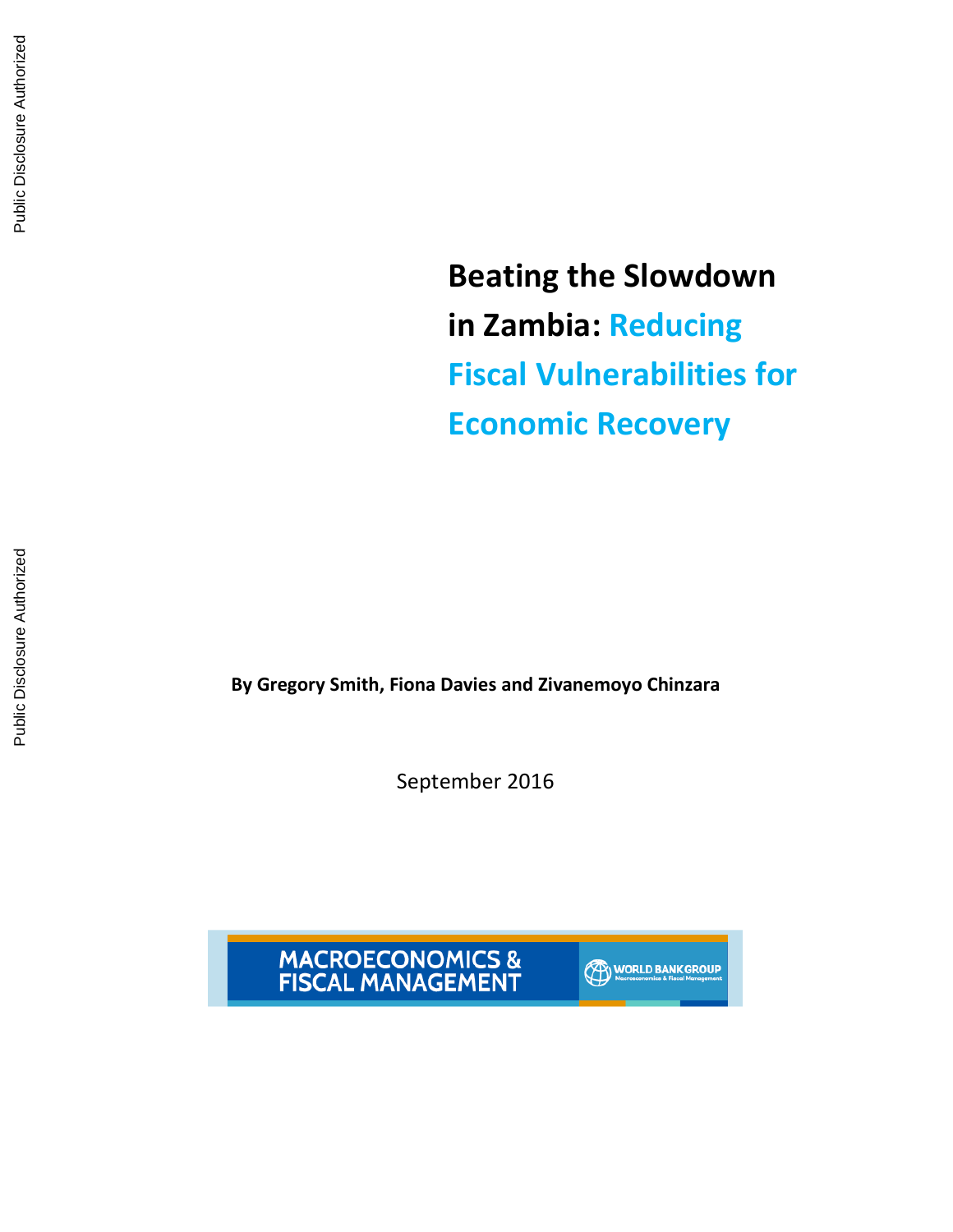

# **Contents**

|  | G. Ideas to Boost Economic Recovery and Improve Market Confidence  20 |  |  |
|--|-----------------------------------------------------------------------|--|--|
|  |                                                                       |  |  |
|  |                                                                       |  |  |

# Acknowledgements

This policy note was authored by Gregory Smith, Fiona Davies and Zivanemoyo Chinzara (World Bank). Peer review comments were provided by Habib Rab and Congyan Tan (World Bank), and Herryman Moono (Economics Association of Zambia). Overall guidance was provided by Sebastien Dessus and Mark Thomas (World Bank). The report was edited by Katarina Zeravica.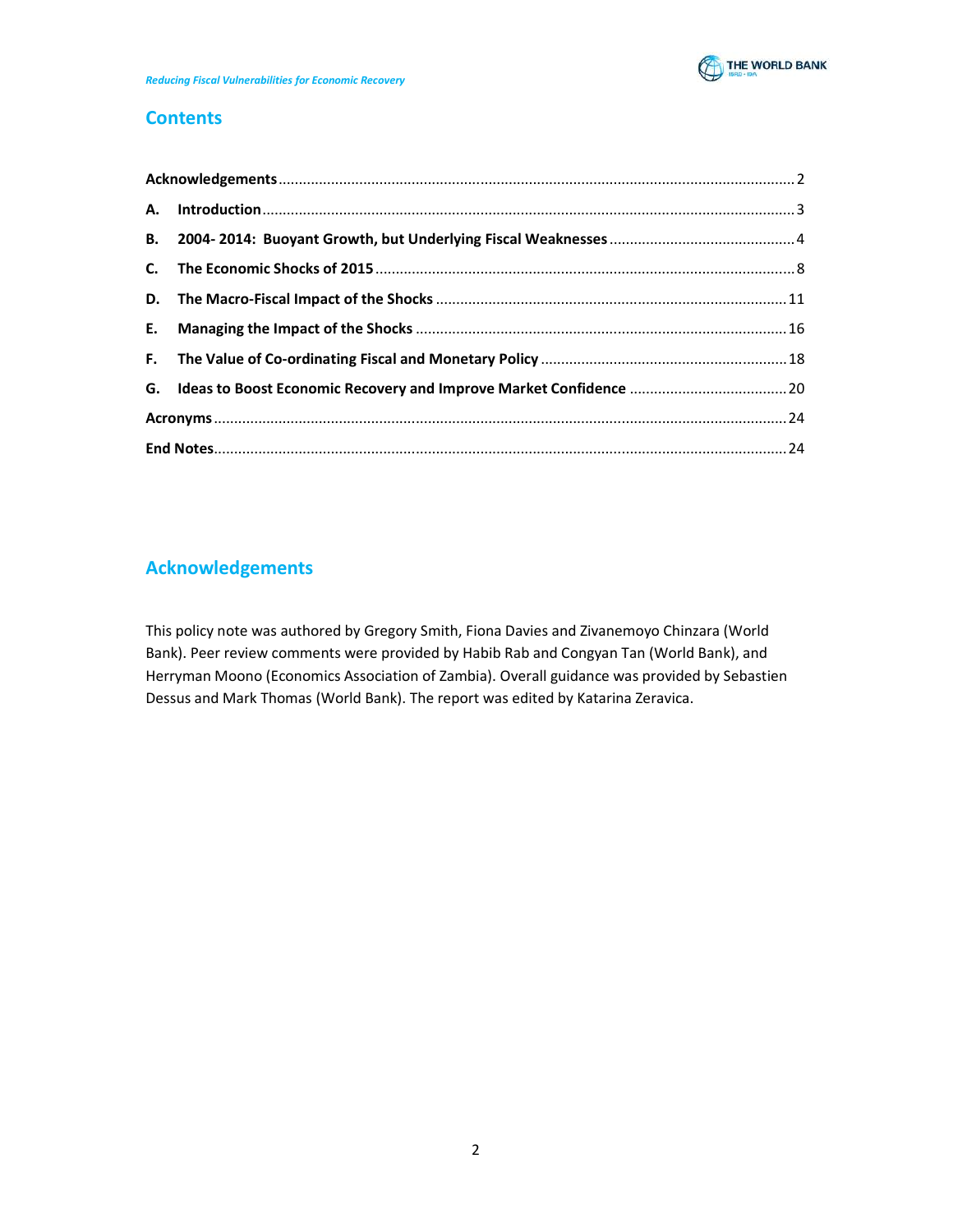

# A. Introduction

1. Policy makers in commodity-exporting countries have faced increasing challenges in the past two years, in the face of reduced demand from China and uncertain economic recovery in developed economies<sup>1</sup>. Zambia is no exception. Falling copper prices and a power crisis have contributed to an economic slowdown. The effects of the slowdown could arguably have been counteracted in a sustainable manner by utilizing fiscal buffers, but this option was not available, as Zambia did not make savings or provide for stabilization measures when the economy was prospering. Furthermore, options to access external financing are limited, as Zambia's debt levels have soared in recent years following repeat non-concessional borrowing, making it more difficult and expensive to borrow from international debt markets.

2. Zambia recorded impressive economic growth for a decade from 2004, as copper prices soared on the back of global economic growth and increased demand from China. Its economic growth averaged 7.4% between 2004 and 2014, above the average for sub-Saharan Africa of 5.7% (WDI). During the same period Zambia's population grew at close to 3%, moderating the average per capita GDP growth rate to 4.4%.

3. Despite the buoyant economic growth, poverty reduction was limited as the growth was not sufficiently inclusive and its benefits mainly accrued to the richer segments of the population in urban areas. Although in 2015 the economy was more than twice the size it was in 2004, 54.4% of the population was found to be still living in poverty (Government definition), with 77% of the poorest households being in rural areas.<sup>2</sup> The benefits of growth have not been shared equitably, with the top 10% of the population found to have earned 56% of 2015 income.

4. Zambia's economic growth was initially accompanied by a marked improvement in key macroeconomic variables. Relative to the 1980s and 1990s, inflation, the fiscal balance, and the balance of payments<sup>3</sup> all improved. However, since 2013, Government has started accruing sizeable fiscal deficits. Between 2004 and 2011, the overall fiscal deficit excluding grants fell from 7.3% of GDP to 2.4%. However, by 2013 the deficit had risen to 8.7% of GDP. The estimated fiscal deficit for 2015 is 9.6% of GDP. These deficits have been financed in part by three Eurobond issuances totalling US\$3 billion (in 2012, 2014 and 2015).

5. In 2015, real GDP growth slowed to an estimated 3.2%, its lowest rate since 1998<sup>4</sup>. This relatively low growth was a result of falling copper prices and below average rainfall which led to a weaker 2014-15 harvest and lower reservoir levels, exacerbating an already growing power crisis characterised by daily power outages. These pressures combined with the fiscal vulnerabilities to reduce investor confidence as the exchange rate depreciated rapidly, inflation spiked at over 20%, and a trade deficit returned after a nine-year absence.

6. Large fiscal deficits and inefficient government spending persist as sources of vulnerability for Zambia, limiting the scope for rapid economic recovery<sup>5</sup>. Year-on-year increases in public expenditure, funded by external borrowing, have increased the cost of maintaining macroeconomic stability and placed the burden on monetary policy and the private sector. The absence of fiscal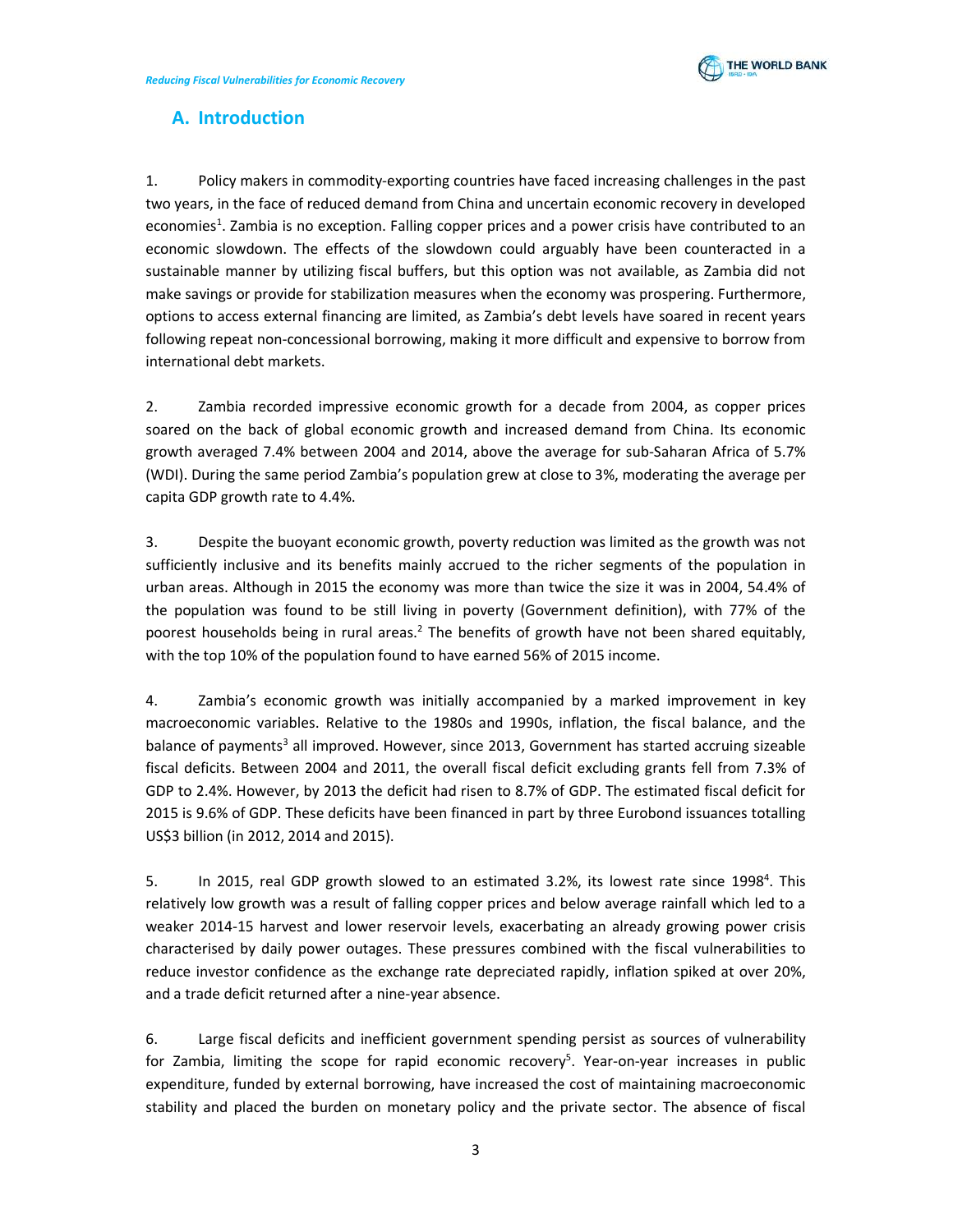

buffers has left Government with little room to maneuver in the face of revenue shocks and has limited fiscal space to sustainably compensate for slower growth, rising costs and recent job losses.

7. The broad policy choices facing Government, in light of the economic downturn and rising prices, are to expand spending to compensate for rising consumer costs or to reduce spending to create space for private sector-led growth and investment. Each choice comes with trade-offs; expanded spending increases government indebtedness and places pressure on monetary policy and private sector investment, while reduced spending lowers disposable income in households that have been benefiting from public subsidies. So far, Government has chosen to cushion the impact of rising maize, fuel and electricity prices on consumers by increasing public subsidies, rather than reducing the fiscal deficit to restore private sector confidence and lower the cost of economic recovery.

8. This policy note examines Zambia's fiscal vulnerabilities and the costs associated with its expansionary, subsidy-oriented fiscal policy. It then sets out the benefits of coordinating fiscal policy with monetary policy in a way that is mutually reinforcing and beneficial to private sector investment, instead of having the two pull in opposite directions, as is currently the case. Finally, it makes recommendations to help shift the fiscal position to a more sustainable path and in turn improve market confidence and the prospects for sustainable economic recovery.

## B. 2004- 2014: Buoyant Growth, but Underlying Fiscal Weaknesses

9. Zambia experienced a ten-year period of high real economic growth between 2004 and 2014. Growth averaged 8.3% per annum between 2004 and 2010, supported by a strong performance in the mining sector (real growth in the mining sector averaged 20.9% per annum), on account of rising copper prices and increased output. Growth levels were relatively lower between 2011 and 2014 as the copper price started to fall, but nonetheless still averaged 5.8% per annum (figure 1).

10. Copper prices more than tripled between 2004 and 2011, when they peaked at US\$9,642 per metric tonne in the first quarter of 2011 (WDI). Prices started to decline from 2011 onwards, amidst uncertain global economic recovery and lower global demand, but prices (average quarterly) in 2014 were still more than twice the level realised in 2004 (figure 3).

11. Mining output rose consistently throughout the period, with copper exports almost tripling between 2004 and 2014, from 414,104 metric tonnes per annum to 1,146,315 metric tonnes. Mining accounted for 63% of exports over the period<sup>6</sup> and contributed an annual average of 10% of GDP between 2004 and 2014.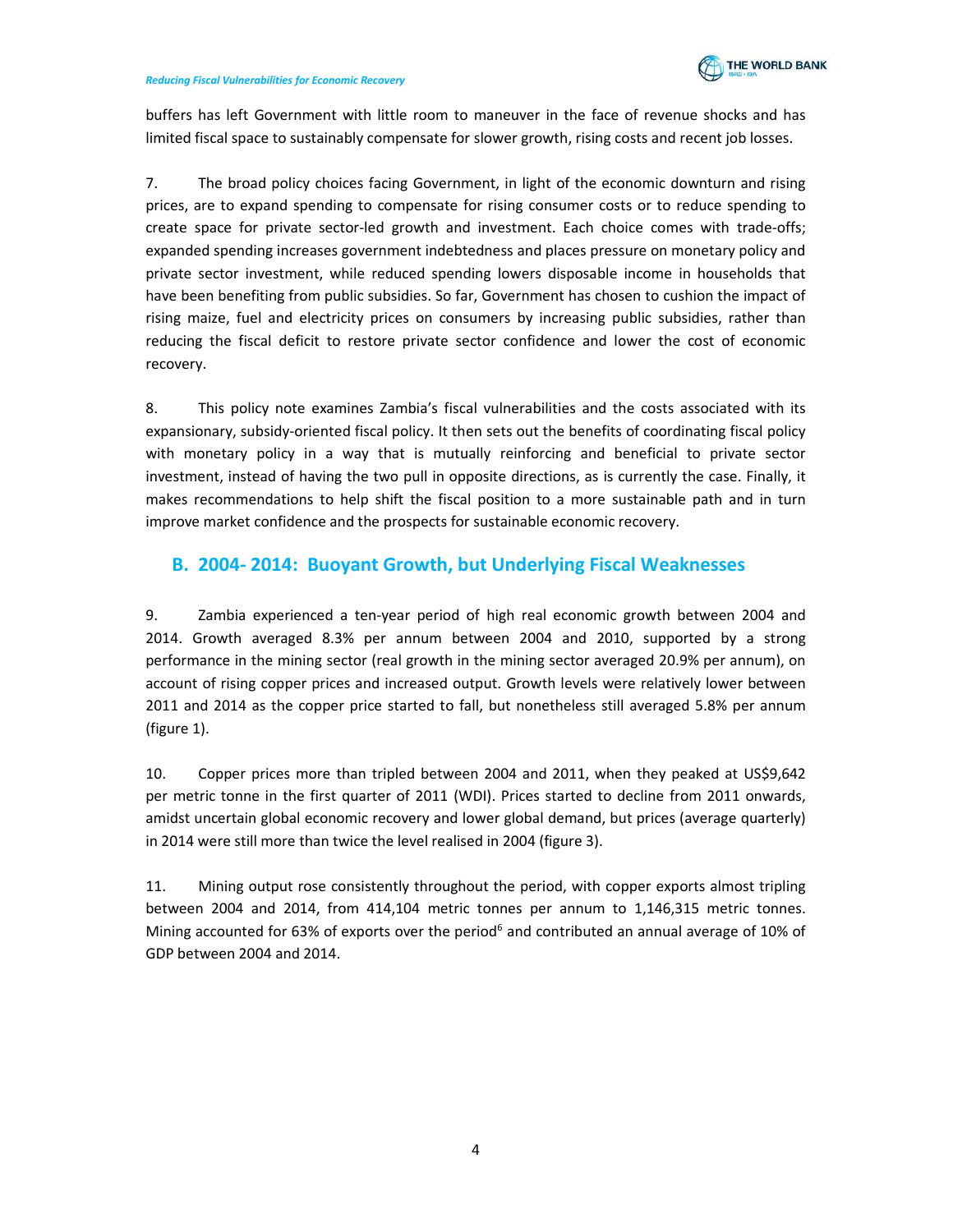



12. Strong export performance in the mining sector contributed to a significant improvement in Zambia's current account balance (figure 2). As a result, from 2009 onwards, the current account was largely in surplus. Strong growth performance also encouraged increased foreign direct investment (FDI). FDI inflows doubled from 6% of GDP in 2004 to 12% in 2014. By 2014, the total stock of FDI amounted to US\$16.2 billion, equivalent to 80% of GDP, with the mining sector accounting for two-thirds of all investments.<sup>7</sup>



# 13. The Bank of Zambia was able to build up its reserve position to 3.4 months of imports in 2014 following receipt of the second Eurobond. Performance of the kwacha (ZMW) against the United States dollar (US\$) was relatively stable, with an average rate of depreciation of 3.2% per year, while consumer price inflation was contained to an average of 10.7% per annum across the period, and less than 8% per annum from 2011 onwards (figure 3).

14. High economic growth boosted domestic revenues but did not translate into a sustained improvement of the fiscal position. Domestic revenues grew by 3% of GDP from 15.9% in 2004 to

### 5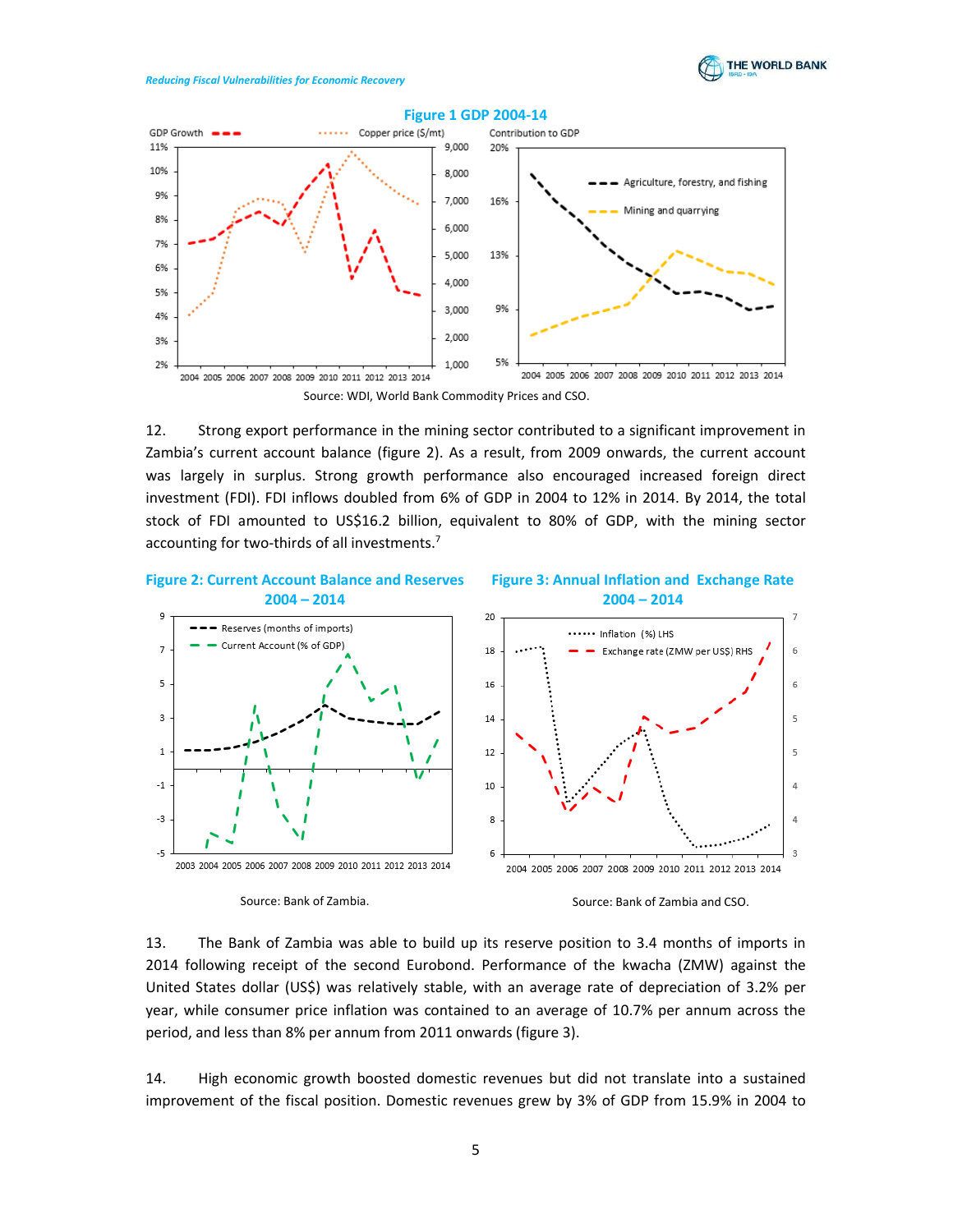

18.9% in 2014, on account of higher tax revenues and mining royalties. However, a fall in donor grants meant that overall revenues, including grants, contracted from 20.8% of GDP in 2004 to 19.7% in 2014 (figure 4).

15. Initially, as donor grants fell, Government consolidated its fiscal position. Expenditure as a percentage of GDP fell from 23.3% in 2004 to 18.1% in 2010, while the fiscal deficit excluding grants nearly halved from 7.3% of GDP to 3.9%. The bulk of the consolidation was born by investment spending, which shrank from 7.6% of GDP in 2004, to 2.6% in 2010 (figure 4). Recurrent expenditure remained broadly constant, at close to 16.0% of GDP.

16. From 2011 onwards, just as copper prices began to fall, Government started expanding its expenditure. By 2013, it had risen to 25.1% of GDP. Given the relatively slower growth in the total revenue (including grants), the expansion was largely financed through increased non-concessional external and domestic borrowing. By 2014, the deficit had risen to 5.5% of GDP excluding grants, while public debt had increased from 20.6% of GDP in 2011 to 35.2% in 2014.

17. The expansion in debt from 2011 onwards was primarily driven by non-concessional external borrowing. Zambia's debt level had fallen from over 120% of GDP in 2005 to an average of 23% between 2006 and 2013, on account of multiple rounds of debt relief, including from the Heavily Indebted Poor Country (HIPC) initiative, for which Zambia attained the Completion Point. However, by 2014, total debt to GDP had risen to 35.2%. Non-concessional external borrowing more than doubled from 8.3% of GDP in 2011 to 17.9% in 2014, as Government issued a Eurobond in 2012 for US\$750 million and a second in 2014 for US\$1 billion (box  $1)^8$ .

18. Government also increased its borrowing from the domestic market, and the outstanding stock of domestic debt increased from 12.3% of GDP to 17.3% across the same period (figure 4). Government has also borrowed from the Bank of Zambia. In 2013, for example, Zambia did not go to the international markets and the large fiscal deficit was largely financed by a bridging loan from the Bank of Zambia (equivalent to 4.1% of GDP) that was not planned as part of that year's budget<sup>9</sup>.

19. The debt-financed fiscal expansion enabled Government to increase its level of public investments, which almost doubled to 5.3% of GDP between 2010 and 2014. It also led to a significant increase in recurrent expenditure, which rose to 24.4% of GDP across the same period (figure 7). The government wage bill rose by 17.1% per year on average in real terms over four years and public investments by 33.2% per year.

20. Even as Government expanded its expenditure, it also accumulated arrears. By the end of 2014, it was reported to have accumulated expenditure arrears equivalent to 3.3% of GDP, mainly owed to the public pension system, road contractors and obligations related to expenditure subsidies<sup>10</sup>. In addition, outstanding VAT refunds against tax payments (largely owed to mining companies) were estimated to amount to 2.9% of GDP.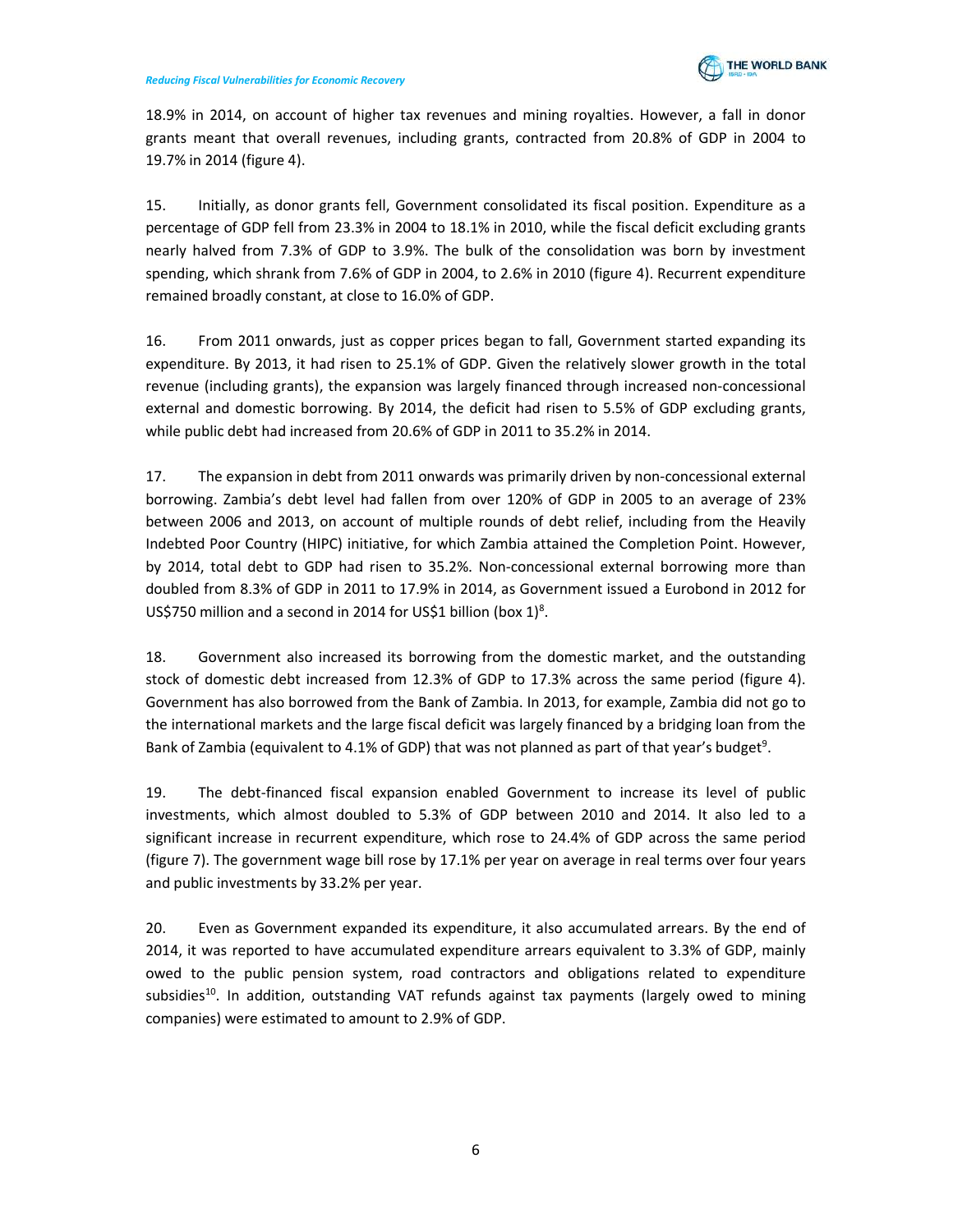







20%

15%

10%

5%

0%

2004 2005 2006 2007 2008 2009 2010 2011 2012 2013 2014







Constant 2010 prices (ZMW '000)



Source: Ministry of Finance. Note: Deficits excludes 2006 debt relief grants.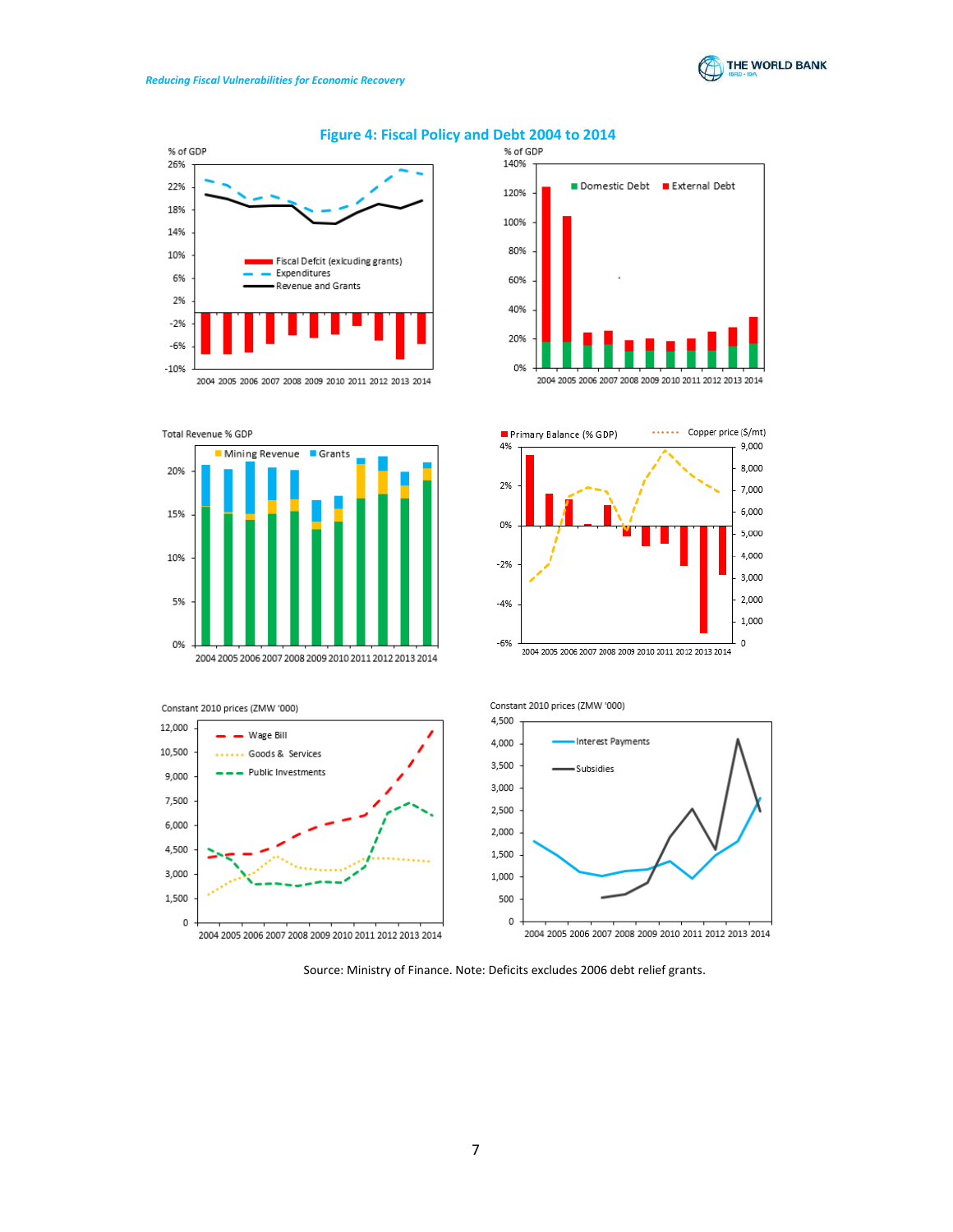

#### Box 1: Tapping International Debt Markets

There have been two important shifts in Zambia's external borrowing policy since the debt relief provided by HIPC and MDRI. First is the increased borrowing from donors such as China, India and Kuwait. Second is access to international debt markets. Between 2012 and 2015, Zambia issued Eurobonds totaling US\$3 billion as the global search for yield (push factor) and improved economic growth debt levels (pull factor) connected investors to many African sovereigns for the first time. In Zambia, these changes have driven a rapid increase in external debt since 2012 and also a shift in its composition, including that it has become much less concessional overall.

The first Eurobond (US\$ 750 million, repayable in 2022) had a coupon rate of 5.38% and was issued in September 2012. The second (US\$ 1,000 million, repayable in 2024) had a coupon rate of 8.50% and was issued in April 2014. The third Eurobond (US\$ 1,250 million, repayable in 2025-27) followed only 15 months after the second, but had a coupon rate of 8.97%. The issuance of Eurobonds also requires the payment of fees for lawyers and banks managing the transactions (estimated at US\$4.1 million for the third Eurobond), plus the costs of marketing the issue to potential investors.

Zambian Eurobonds are attractive to international investors because they are issued in US\$ and the investor is not subject to any risk related to the ZMW-US\$ exchange rate. Instead, this risk must be managed by Government. If the kwacha depreciates, the cost to the budget of making coupon payments (paid bi-annually) increases relative to domestic expenditure, crowding out other budget lines and making the eventual cost of repayment higher in domestic currency terms. The rapid depreciation of the kwacha in 2015 highlights this critical foreign exchange risk.

The first two Eurobonds must be repaid in a single year, also raising repayment risks as large dollar payments have to be made in 2022 and 2024. Most sovereigns refinance their debt with the view that they will grow out of it via a larger economy in future. However, this strategy requires growth and that markets will be interested in buying more paper in the repayment year and the years running up to it. Given Zambia's reliance on copper for growth and US\$ inflows, Zambia's current sustainable debt management strategy relies on the level of copper prices and the sector's output over the period 2022-26.

# C. The Economic Shocks of 2015

21. In 2015, the Zambian economy experienced three simultaneous shocks to domestic output (poor harvest, power crisis, and sharply falling copper prices) which combined to place significant downward pressure on the exchange rate, upward pressure on domestic prices, and created further fiscal pressures. These effects in turn combined to reduce investor confidence and further weaken the economy. The kwacha lost 41.6% of its value in just 12 months, while domestic prices rose by an average of 10.9% on an annual basis, and ended the year 21.1% higher than in December 2014 (figure 5).

### Shock 1: Poor 2014-15 harvest.

22. Lower than average rainfall across the 2014-15 (October to March) agricultural season led to reduced agricultural output in 2015 relative to 2014, which in turn increased domestic food prices. Agricultural output fell by 8% in real terms in 2015, while food prices, which account for 54% of the consumer price index basket, rose by 11.2% in 2015 (figure 5, box 2).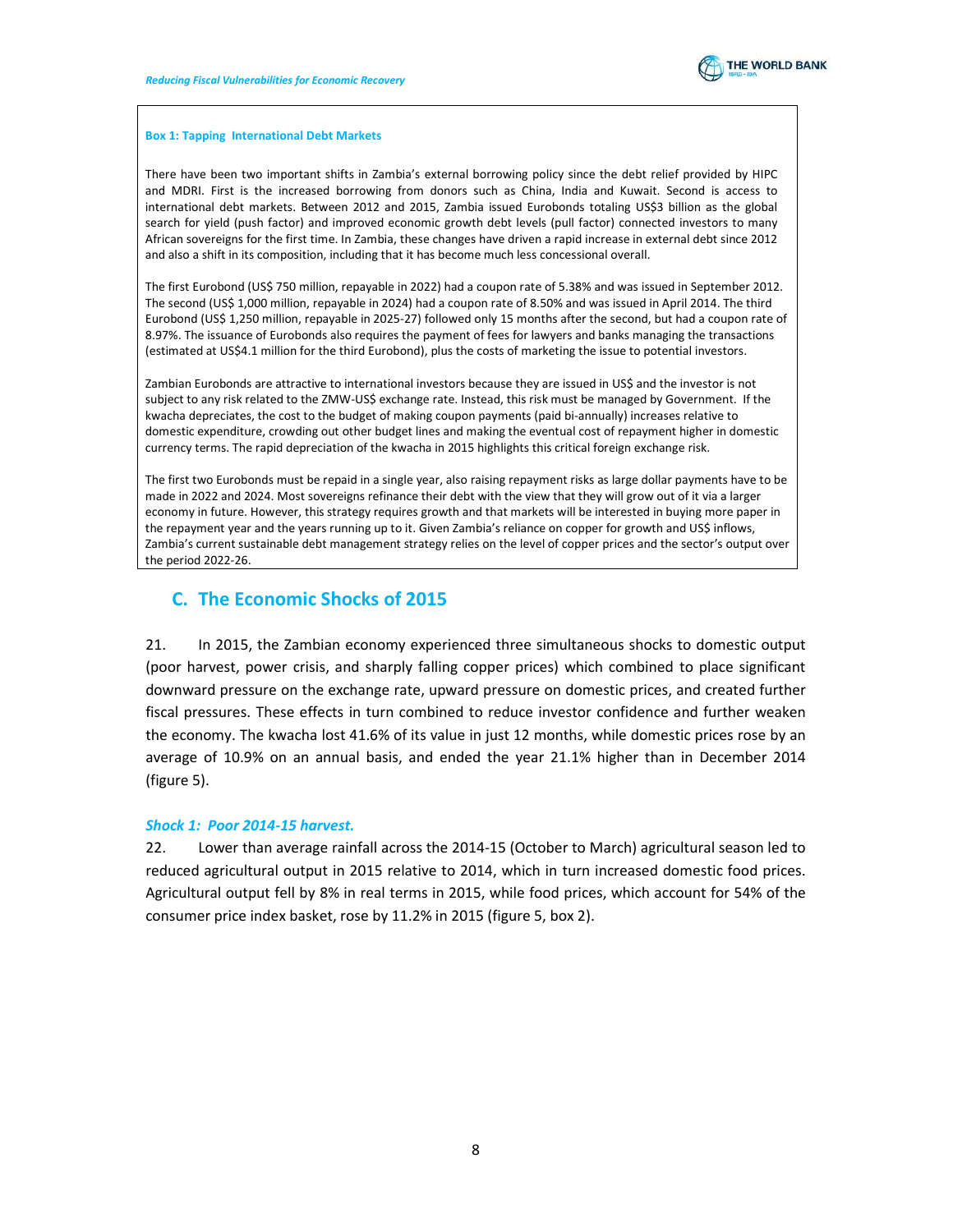

#### Figure 5: Inflation 2015 and 2016



#### Box 2: The Price of Food

Food inflation has been the key driver of the sharp increase in overall inflation since October 2015. Before then, average food prices had been below non-food prices from January 2013 to September 2015. This is despite a 4.0% contraction of the agriculture sector in 2013. However, in October 2015, food inflation doubled to 16.2% from 8.1% in September 2015, and further to 25.0% in December 2015. Food inflation has continued to rise and has averaged 26.2% during the first five months of 2016.

There are multiple factors impacting on prices. First are the weather conditions which impact crop production and the supply of food, especially maize meal (the staple food). Second, and applicable to maize, are prices controls (the Food Reserve Agency buys, stocks and sells maize to selected millers). Third are the prices of food in other countries (for example if prices are higher across the border then exports will likely increase). Fourth, many food products are imported and the exchange rate influences their price. Further, many major food retail outlets' costs have increased and been passed on to the consumer. Costs have increased due to the use of generators during the power crisis and often firms' rent is indexed to the US\$, which has therefore increased as the kwacha has lost value.

There have also been large shifts in the prices of particular food items and goods. The CSO reports that between April 2015 and April 2016, national average prices for the following goods has increased by over 30%: Roller mealie meal (30%); maize grain (35%); tomatoes (114%); onions (38%); dried beans (30%); sugar (35%); table salt (37%); and hammer mill charges (45%).<sup>11</sup>

#### Source: World Bank (2016) 'Beating the Slowdown: Making Every Kwacha Count, 7th Economic Brief, June 2016, Lusaka.

#### Shock 2: Power shortages.

23. Almost all (95%) of Zambia's installed generation capacity comes from hydropower $12$ . As a result, electricity supply is highly dependent on the water levels in the main reservoirs. In recent years, generation capacity has become insufficient to meet consumer demand (figure 6). The low rainfall in 2015 exacerbated the existing power deficit by contributing to lower water levels in the reservoirs. This in turn meant that the majority of consumers experienced extensive power shortages in 2015 (at least 8 hours per day on a rotational basis), which in turn increased the cost of doing business and dampened growth. A recent study suggests that in 2015, the losses to the agriculture sector arising from the power shortages amounted to 1.6% of GDP $^{13}$ .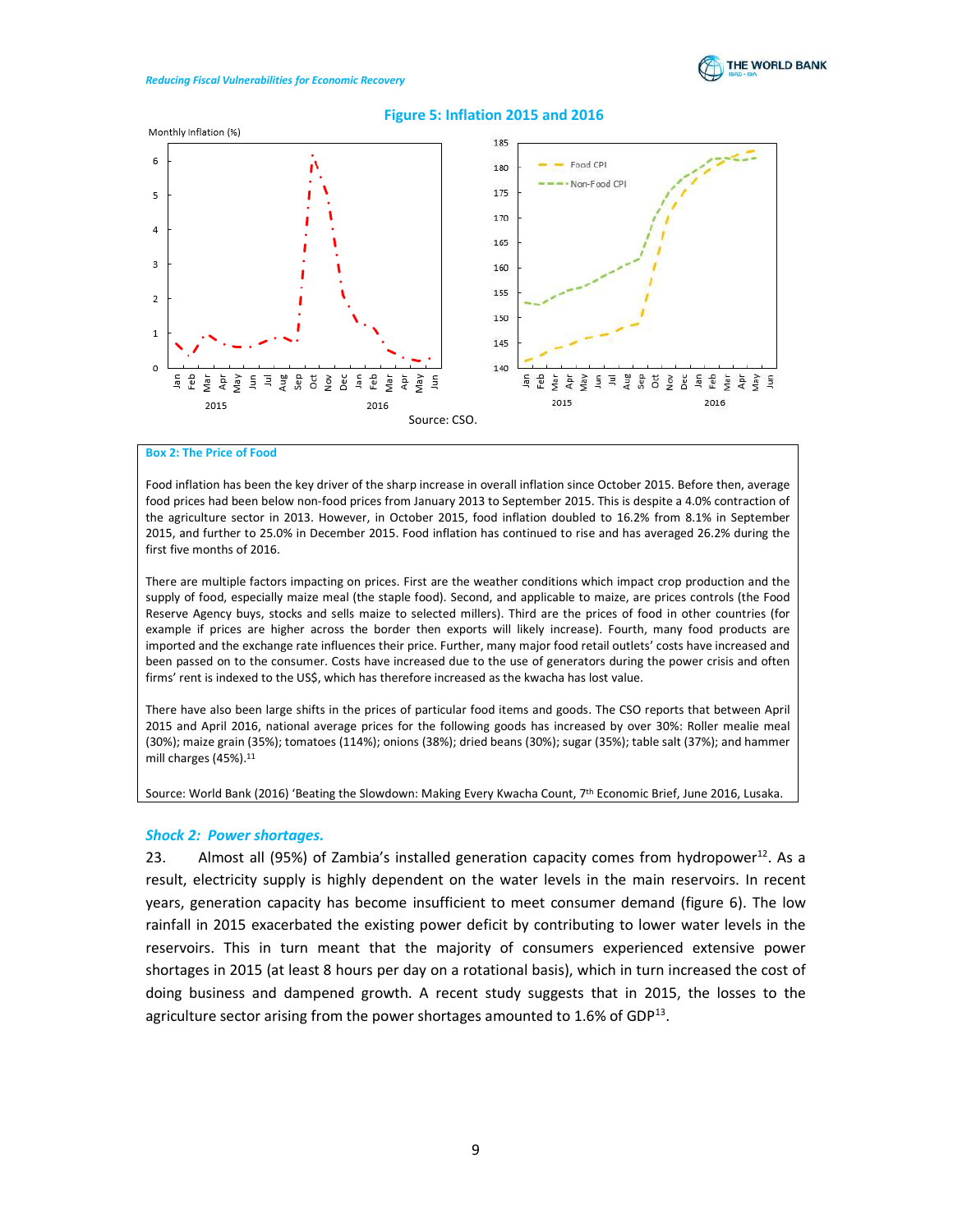



#### Source: Ministry of Finance.

#### Shock 3: Copper mining downturn.

24. Copper prices fell sharply in 2015, losing almost 30% of their value over the course of the year, in line with slower growth in China and a decline in global commodity prices (figure 7). Zambia's copper production was also affected by uncertainty over the mining tax and royalty regime, and the power shortages, leading to mine closures  $(7,700)$  jobs lost) and delayed investments<sup>14</sup>. Overall, the value of copper exports fell by US\$2.4 billion or 31% in 2015, contributing to a current account deficit of 3.5% of GDP. Given that copper accounts for over two-thirds of Zambia's exports, this decline created significant depreciation pressures on the kwacha.



### Figure 7: Copper Mining

Source: Ministry of Finance. The Source: World Bank Commodity Prices.

25. These shocks contributed to real GDP growth slowing to an estimated 3.2% in 2015, meaning that it only grew marginally on a per capita basis, as agricultural production fell and mining output was stagnant. The decline in agricultural output and stagnation in mining was partially compensated for by growth in services and a large increase in the construction sector driven by a 30% increase in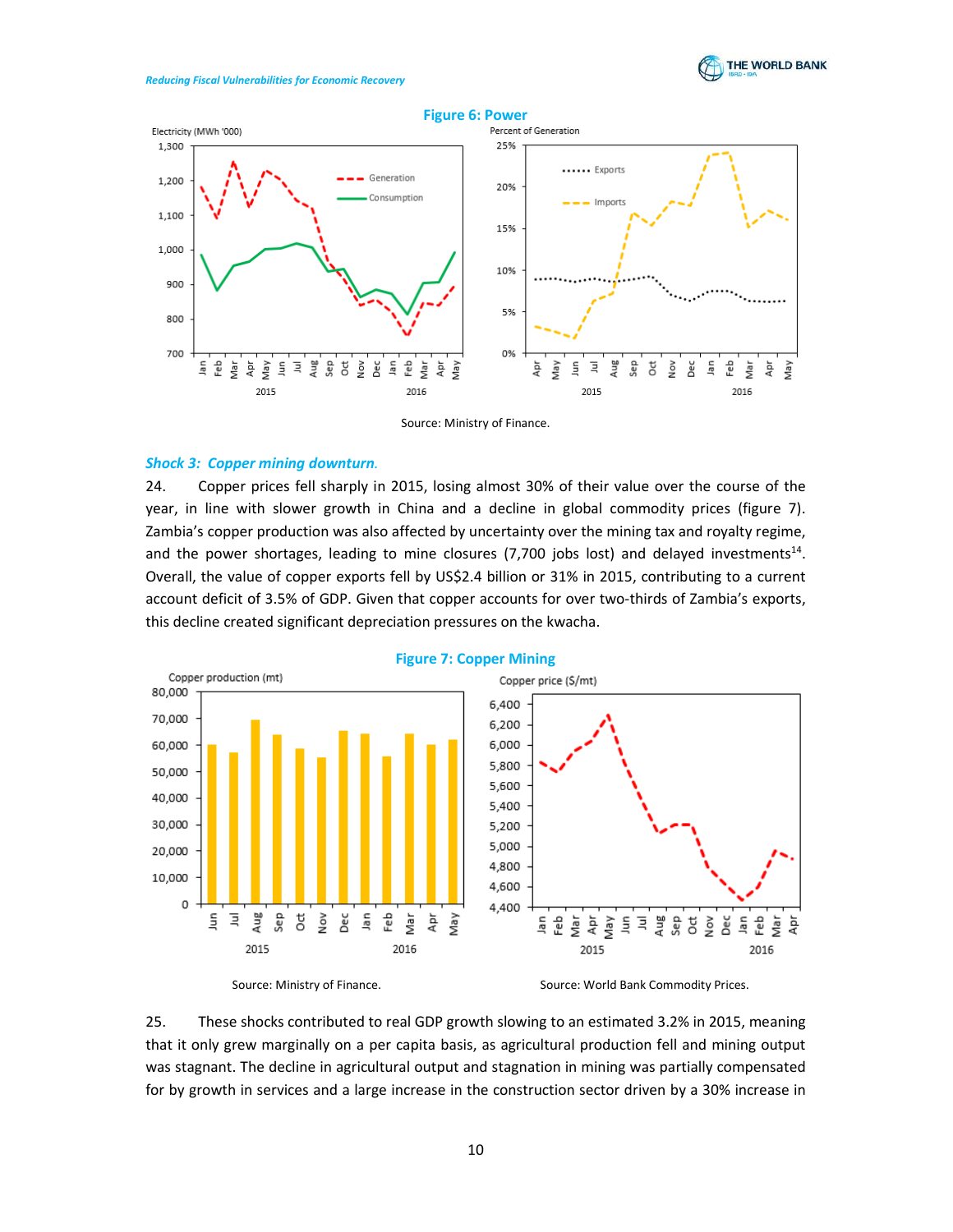public investments. However, due to their relatively small size in the economy as a whole, growth in these sectors was insufficient to offset the shocks to agriculture and mining in full (figure 8).



Figure 8: Real GDP Growth 2014 – 2016

Source: Ministry of Finance and World Bank. Note: e = estimate; f = World Bank forecast.

# D. The Macro-Fiscal Impact of the Shocks

## Exchange rate and inflation

26. The kwacha lost a third of its value against the dollar in the first half of 2015 (January to June), as the decline in copper prices combined with a general strengthening of the dollar against emerging market exchange rates to weaken the domestic currency (figure 9, box 3). Foreign interest in emerging market investments waned as investors moved back from a 'search for yield' towards the US economy and safer asset classes. For Zambia, this was evidenced by increasing spreads on its Eurobonds and reduced foreign holdings of domestic securities, along with kwacha depreciation.

27. Pressure on the kwacha accelerated in the third quarter (July to September), as the currency lost a further third of its value against the dollar in just three months, bringing the cumulative loss of value of the currency by end September to 47% since the start of the year. The second half of 2015 was characterized by extreme exchange rate volatility<sup>15</sup>. Panic was evident in the foreign-exchange market with single-day depreciations on a few occasions exceeding 5%.

28. The pressure and volatility continued into the fourth quarter. By November 10, 2015, the exchange rate reached ZMW 14.1 per US\$, representing a 54% loss in value since the start of the year. However, by the end of the month it had recovered to ZMW 10.3 per US\$, an appreciation of 27% in 19 days, following an aggressive tightening of monetary policy by the Bank of Zambia. Furthermore, the Bank of Zambia had adjusted the rules governing foreign exchange trading to dampen market speculation and volatility, increased interest rates, and intervened repeatedly to supply foreign exchange to the market.

29. Between December 2015 and end-March 2016, the exchange rate was more stable, fluctuating between ZMW 10.3 and ZMW 11.4 per US\$. The kwacha then appreciated by 18% between end-March and mid-April 2016, as the demand for the US\$ eased as firms made their annual tax payments. By mid-April 2016, this trend reversed and the kwacha began to depreciate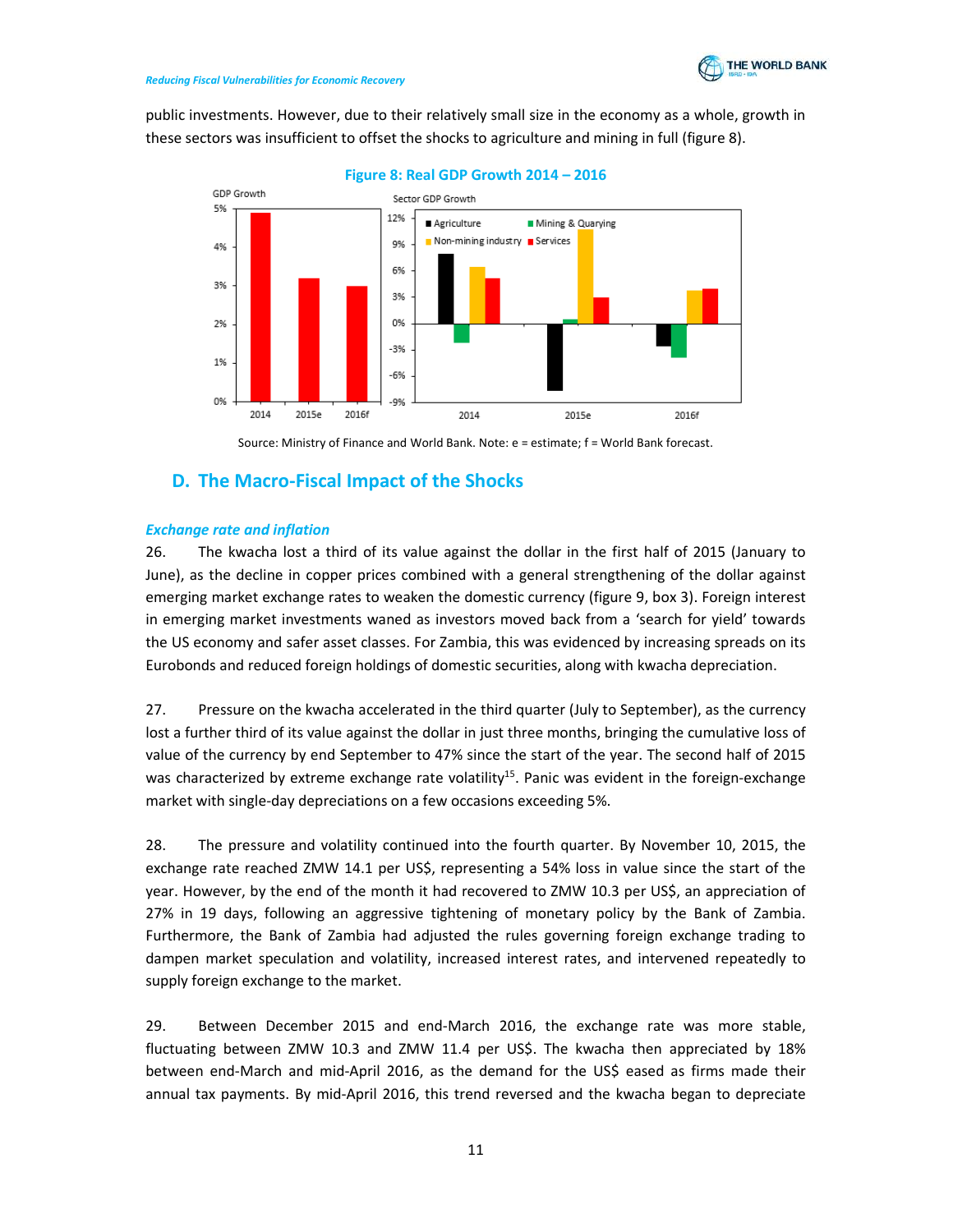

against the US\$ again and reached ZMW 10.4 per US\$ at the end of May 2016. An overall depreciation of 62% was recorded between the start of 2015 and end-May 2016.



30. The rapid depreciation of the kwacha in the third quarter of 2015 fed through into higher inflation in the fourth quarter, as the cost of imported goods increased. Between January and September, month-on-month inflation averaged 0.7% per month, while annual inflation averaged 7.3%. In October, prices jumped up by 6.2% in a month, and then increased by a further 5% in November. By the end of November, annual inflation stood at 19.5%. Price increases for food items were more acute, given the additional impact of the poor rains earlier in the year, and so annual food price inflation stood at 23.4% (figure 5).

31. As the currency stabilised mid-way through the fourth quarter, price pressures also eased somewhat. The monthly inflation rate fell to 2% in December. Overall, by the end of the 2015, prices were 21.1% higher than the previous year.

32. In 2016, monthly inflation continued to decline, and by March it had fallen below 1%. It then stayed below this level for the remainder of the first half of the year. However, annual inflation remained in double digits until August 2016, as the effects of the price increases in the fourth quarter of 2015 continued to impact on the base.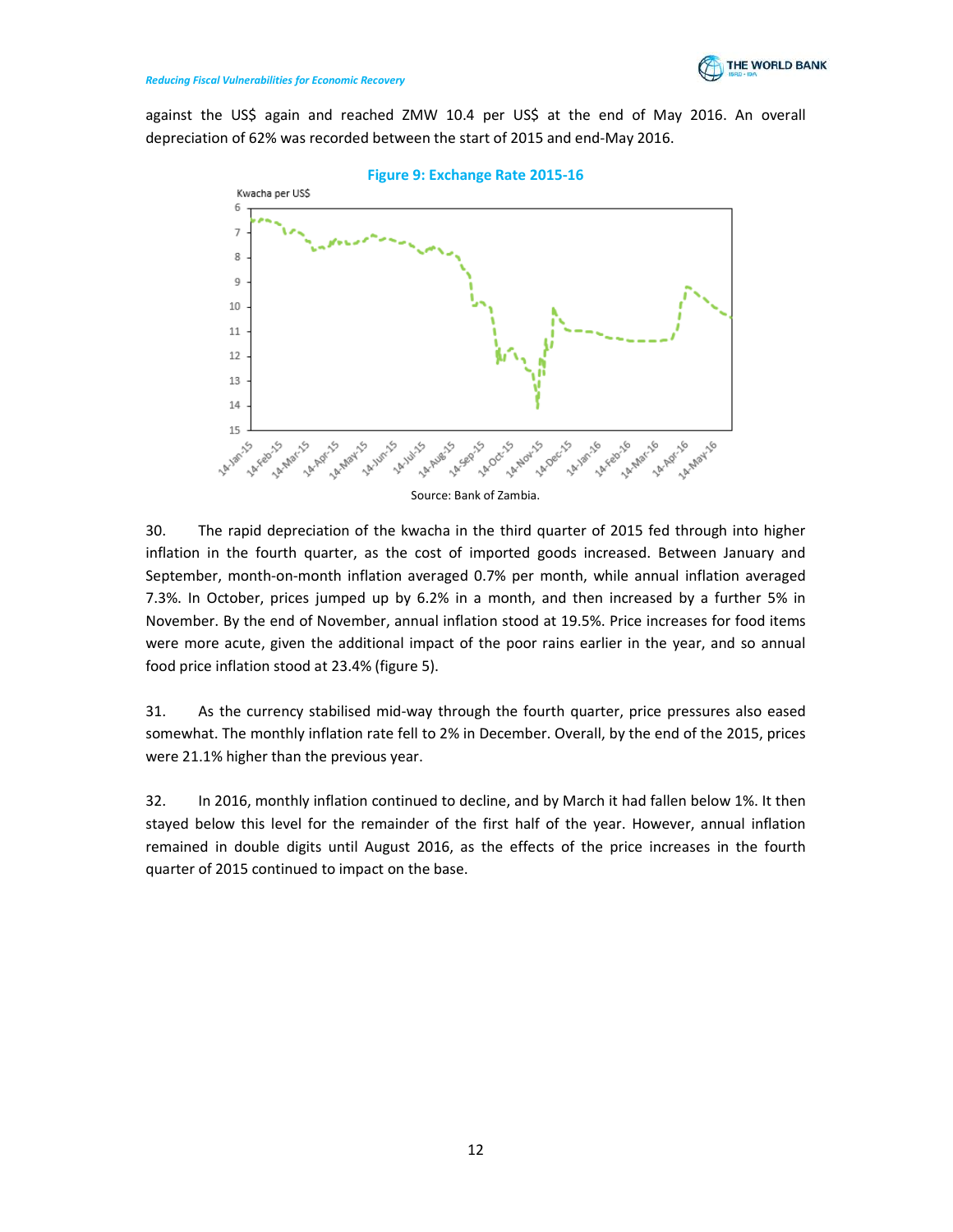

#### Box 3: Factors Affecting the Kwacha

There are six important factors to understand when making an assessment of the behavior of the kwacha.

- i. The first is global and concerns global copper prices. As copper prices fall, the kwacha typically depreciates and as copper prices rise, it typically appreciates.
- ii. The second is also global and reflects the relative strength of the US\$ against other currencies. The US\$ has strengthened against other currencies since early 2014, following the expectation that the Federal Reserve would increase interest rates (a move they made in December 2015).
- iii. The third is a domestic factor and concerns Zambia's foreign exchange markets being 'thin' (i.e. there are often times of low demand), and so relatively small purchases of foreign currency can move the exchange rate considerably.
- iv. The fourth factor relates to government regulation and control of the market via the central bank. The Bank of Zambia intervenes in the market and also closely monitors the trading of foreign currency. The market can also move when the government makes large payments (for example when capital project payments are due).
- v. Lastly, seasonal factors can impact on the rate. A good example is when monthly and annual tax payments are due: firms will need to move from US\$ positions to kwacha in order to meet their tax obligations.

Furthermore, it is also important to note that a weak kwacha does not necessarily mean a weak economy and vice-versa. For example, an appreciating kwacha makes Zambian exports more expensive and imports relatively cheaper. Since many inputs for producing domestic goods are imported, when the currency depreciates production costs rise for many firms. What is important however is the stability of the exchange rate which helps with making sound investment and business decisions.

Source: World Bank (2016) 'Beating the Slowdown: Making Every Kwacha Count, 7th Economic Brief, June 2016, Lusaka.

### Further fiscal pressure

33. The economic shocks experienced in 2015 combined to weaken public finances by lowering revenues and increasing expenditures (figure 10, table 1). Actual revenue collections amounted to 18.5% of GDP, compared to a budget estimate of 18.9%. In absolute terms, the shortfall amounted to ZMW 1.05 billion. Key drivers for the shortfall in revenues included lower than anticipated mineral royalties from copper production, and lower than anticipated import duties, as the depreciation of the kwacha lowered import demand.



Source: Ministry of Finance.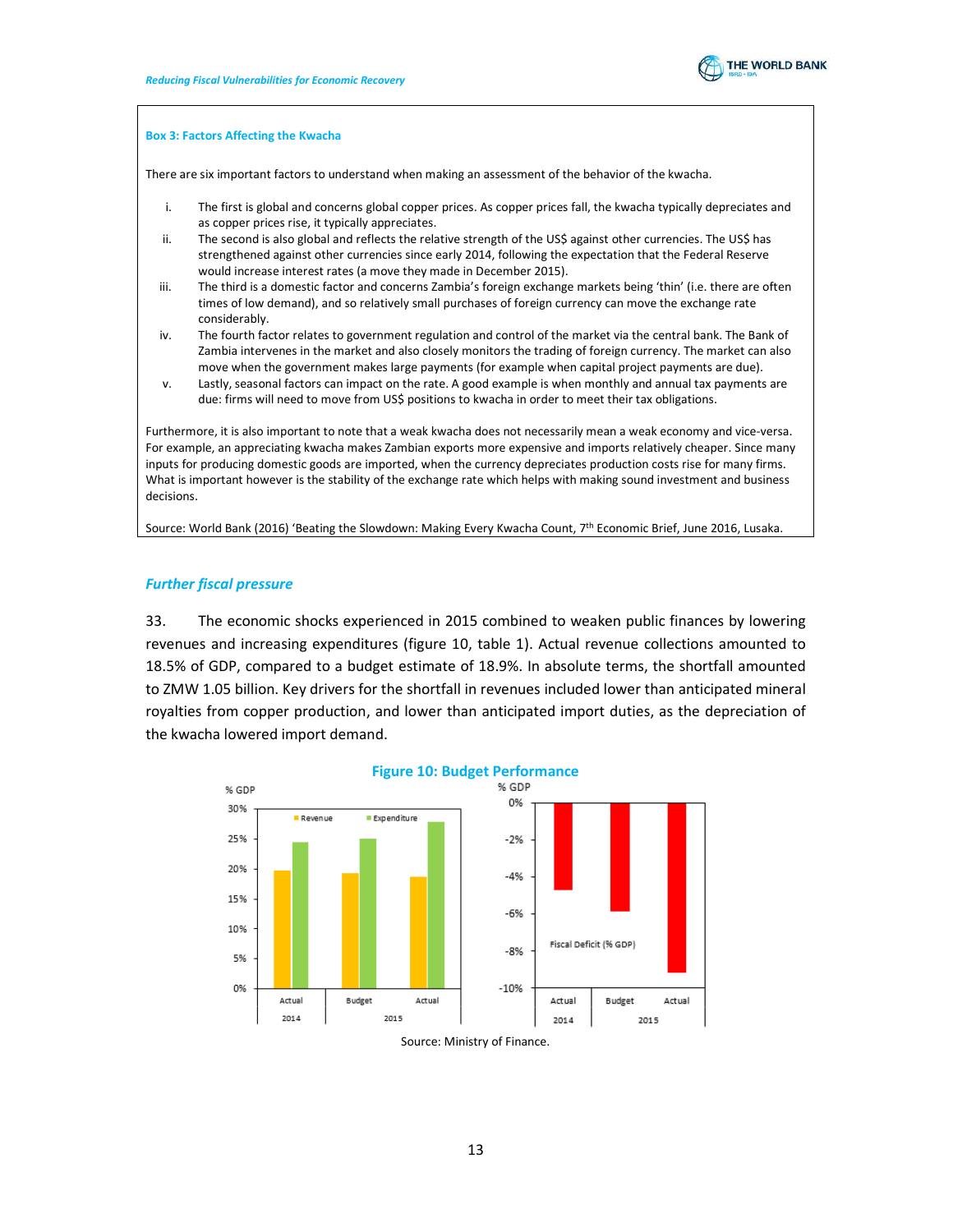

|                           | 2014    |               | 2015          |                  |
|---------------------------|---------|---------------|---------------|------------------|
|                           |         |               |               | % point          |
|                           | Actual  | <b>Budget</b> | <b>Actual</b> | <b>Deviation</b> |
| <b>Revenue and Grants</b> | 19.7%   | 19.6%         | 18.7%         | $-0.9%$          |
| <b>Domestic Revenue</b>   | 18.9%   | 18.9%         | 18.5%         | $-0.4%$          |
| Grants                    | 0.8%    | 0.7%          | 0.2%          | $-0.5%$          |
| Expenditure               | 24.4%   | 24.2%         | 28.1%         | 3.9%             |
| Wages and salaries<br>ow  | 9.5%    | 9.0%          | 8.8%          | $-0.2%$          |
| Goods and services        | 3.0%    | 3.4%          | 2.8%          | $-0.6%$          |
| Interest payments         | 2.2%    | 1.9%          | 2.8%          | 1.0%             |
| Social benefits           | 0.4%    | 0.5%          | 0.5%          | $-0.1%$          |
| <b>Subsidies</b>          | 2.0%    | 1.3%          | 3.9%          | 2.6%             |
| <b>Public investment</b>  | 5.3%    | 5.7%          | 7.0%          | 1.2%             |
| <b>Fiscal Deficit</b>     | $-4.7%$ | $-4.6%$       | $-9.4%$       | $-4.8%$          |
| <b>Financing</b>          | 5.9%    | 5.1%          | 10.0%         | 4.9%             |
| <b>Domestic Financing</b> | 0.7%    | 2.2%          | 1.8%          | $-0.4%$          |
| <b>External Financing</b> | 5.2%    | 3.0%          | 8.2%          | 5.3%             |

## Table 1: Fiscal Summary (% GDP)

Source: Ministry of Finance. Note: 'budget' excludes any supplementary.

34. Expenditures amounted to 28.1% of GDP, compared to a budget estimate of 25.2%. In absolute terms, the increase amounted to ZMW 5.02 billion. Exchange rate depreciation was a key driver of expenditure increases, as it increased the cost of dollar-denominated expenditures and the interest cost of external debt in the local currency. The main areas in which expenditure increased in 2015 (with the amount by which it increased indicated in brackets) were:

- Fuel subsidies (ZMW 2.6 billion, not budgeted for); the depreciation of the exchange rate increased the cost of Government's fuel purchases, yet the domestic pump prices at which fuel (mainly petrol and diesel) sold to the consumer remained unchanged, thus creating a subsidy cost to Government.
- Emergency power (ZMW 0.4 billion, not budgeted for); Government tried to ease the power shortages by purchasing expensive diesel-generated power which was sold to consumers at a subsidised rate.
- Interest costs on debt (ZMW 1.9 billion, 52% above budget); interest costs on debts denominated in foreign exchange rose as the kwacha depreciated, while interest costs on domestic debts rose on account of increased interest rates as the Bank of Zambia tried to contain rising prices.
- Farm inputs and grain purchase subsidies (ZMW 4.0 billion, partly budget for); the cost of Government's purchase of farm inputs rose as the exchange rate depreciated, while the cost of the subsidies it provided to grain farmers to enable them to sell their grain at a belowmarket rate rose in line with rising prices.

35. Lower revenues and increased expenditures meant that the 2015 fiscal deficit increased to 9.4% of GDP as compared to the budget target of 4.6%<sup>16</sup>. The increased deficit was financed by proceeds from a third Eurobond (US\$ 1.25 billion) issued in July 2015, a net issuance of domestic securities amounting to ZMW1.9 billion over the course of the year and ZMW 0.6billion in bridge financing from the Bank of Zambia. Even then, Government continued to accumulate arrears, estimated at 2.1% of GDP at the end of 2015.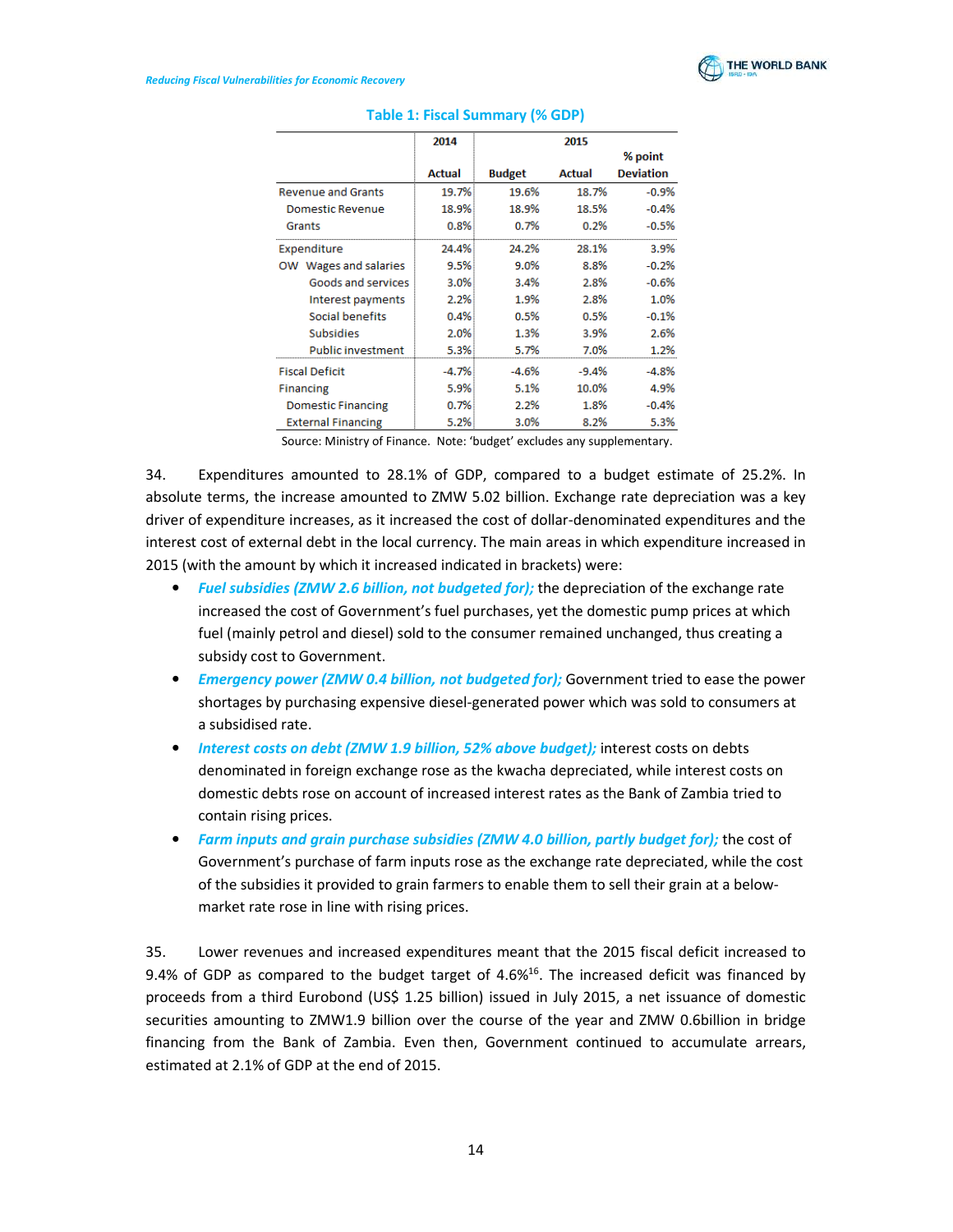

36. The legislation specifies nominal ceilings for external and domestic debt, so to permit the unbudgeted issuance of the 2015 Eurobond, Government asked Parliament in June 2015 to approve the raising of the external debt ceiling from ZMW 20 billion to ZMW 35 billion<sup>17</sup>. This increase was equivalent to 19% of 2015 GDP. The Eurobond issuance coupled with the exchange rate depreciation led to the debt to GDP ratio reaching 53.4% in 2015, up from 20.6% of GDP in 2011 and 35.2% in 2014. This rapid growth in indebtedness has raised concerns about debt sustainability especially as the portfolio has become much less concessional and more exposed to foreign exchange risk. Furthermore, interest payments are expected to use up over 18% of domestic revenues in 2016, crowding out other expenditure commitments (figure 11).



### Figure 11: Debt and Interest Payments

37. Government data for 2016 indicates that the fiscal pressures experienced in 2015 are persisting<sup>18</sup>. Revenue performance has not improved, as economic activity remains subdued and mining royalties remain low, while the cost of subsidies and interest payments continue to drive up the fiscal deficit. Subsidies on fuel, power, grain and farm inputs are estimated at over US\$1.1 billion in 2016 (more than twice the budget level), unless Government takes action to increase the cost to the consumer. New sources of external financing are limited and demand for domestic securities is subdued, reflecting tight market conditions for domestic commercial banks and reduced interest from foreign investors. Government is therefore highly constrained in its ability to maintain current subsidy levels while catering for debt repayment obligations, and there has been pressure on the Bank of Zambia to provide bridging loans for Government to finance its commitments.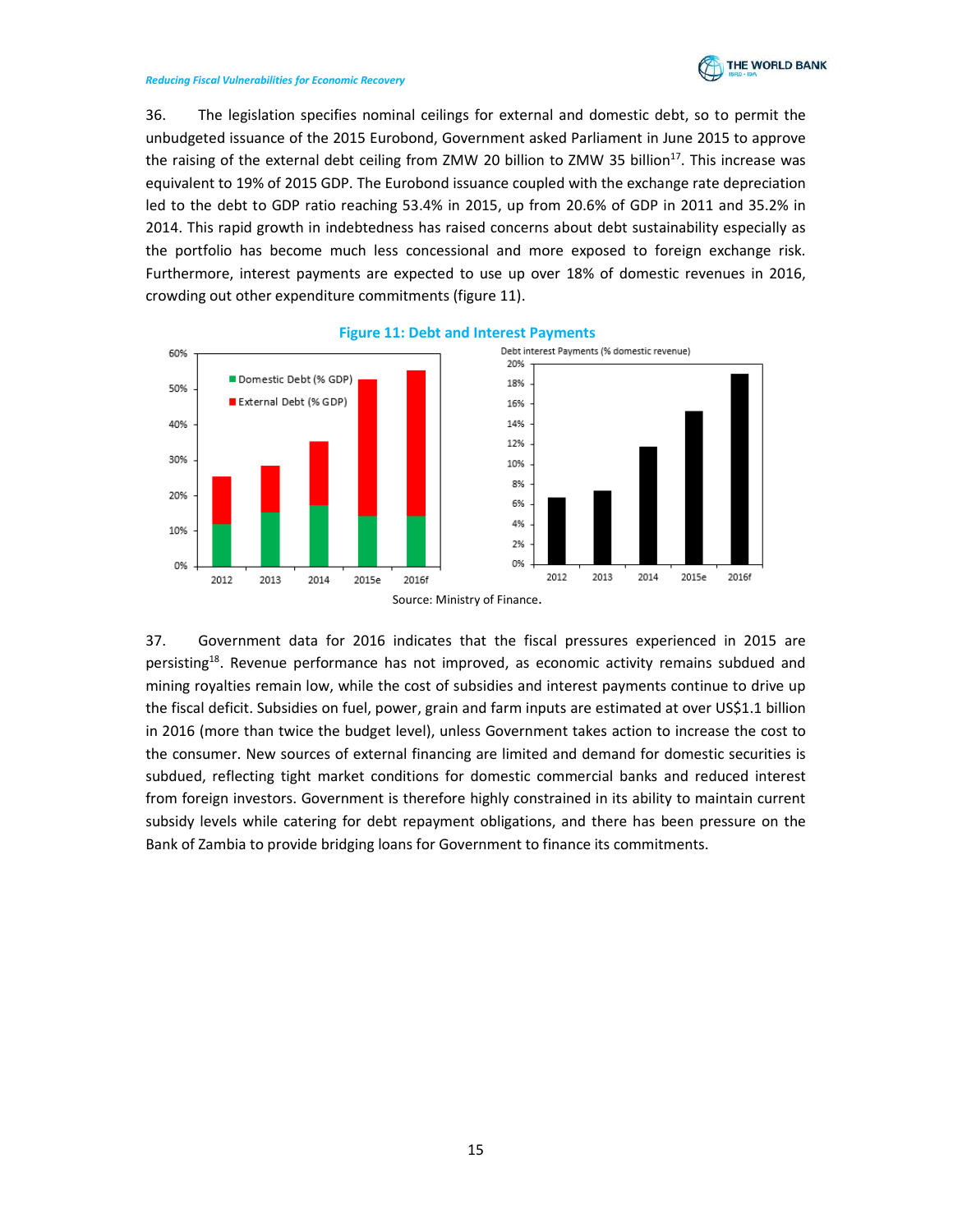

# E. Managing the Impact of the Shocks

38. The Bank of Zambia took repeated action to reduce inflation and stabilise the currency, particularly in the second half of 2015 as pressures increased. These actions focused on tightening domestic liquidity (making it harder for Commercial Banks to lend and more expensive for the private sector to borrow) and improving the supply of dollars in the domestic financial market. By reducing the potential for credit growth and limiting further deterioration in the domestic currency, these actions sought to dampen future price increases.

- 39. Measures implemented by the Bank of Zambia to tighten monetary conditions included:
	- i. Increasing the reserve requirements of Commercial Banks from 14% to 18% (up from 8% in February 2014); this served to reduce the amount of funds available to them for lending, dampening credit growth which could otherwise feed into inflation).
	- ii. Raising the policy interest rate from 12.5% to 15.5%, and removing caps on Commercial Bank lending rates; this served to increase the cost of borrowing, in turn reducing the momentum for credit growth.
	- iii. Intervening in the foreign exchange market to support the kwacha by selling US\$615 million of reserves in the last four months of 2015 and narrowing spread margins; this served to reduce the pace of exchange rate depreciation, while tightening domestic liquidity<sup>19</sup>.
	- iv. Selling domestic securities; this served to reduce the funds available to Commercial Banks for private sector lending.
	- v. Raising the cost and restricting Commercial Bank access to overnight lending; this also acted as a break on exchange rate speculation and credit growth as large firms became less able to get overdrafts to react to shifts in the exchange rate, and also meant that Commercial Banks needed to be more conservative so they could cover their positions.

40. The Bank of Zambia's actions helped stabilise the kwacha and dampen the domestic price momentum. The kwacha regained value against the dollar from its lows of November 2015, as noted above, but has remained somewhat volatile in 2016, reflecting continuing market uncertainty about the economic recovery and very thin markets characterised by a limited number and volume of inter-bank foreign exchange transactions.

41. However, by making it more difficult and more expensive for the private sector to access credit, the Bank of Zambia's stabilisation actions come at a cost to future economic recovery. In particular, tighter liquidity conditions have caused commercial bank lending rates to rise significantly, with the average rate reaching 28.9% in June  $2016^{20}$  (figure 12). Such high lending rates are unaffordable for many businesses, and although bank capitalization levels are high, the percentage of non-performing loans has risen from 5.5% in 2014 to just under 9% in June 2016. Kwacha-denominated credit to the private sector only grew by 8.4% in 2015, reflecting both the tightening liquidity conditions and increasing cost of borrowing, and did not increase at all in the first five months of 2016. Total credit including foreign exchange loans actually fell by 1% across the same period. Real growth in the non-mining sectors of the economy is only forecast to be 3.5% in 2016<sup>21</sup>. Overall, economic growth in 2016 is forecast at 2.9%, which is slightly below the estimated 2015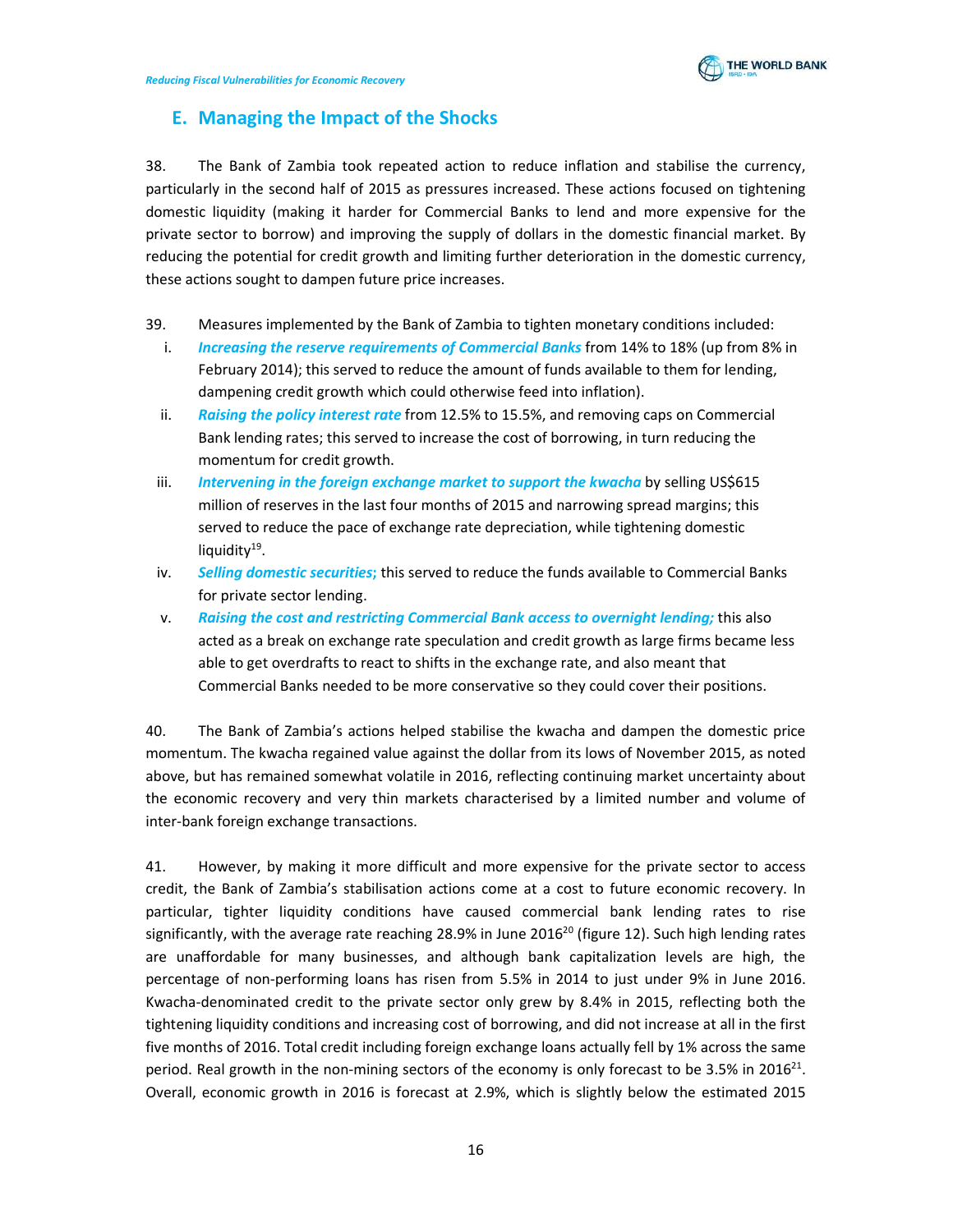

level of 3.2%. Further, the Bank of Zambia in implementing these measures departing from its operational framework, making its actions harder to predict in the future.



Figure 12: Commercial Banks Lending and Rates

Source: Bank of Zambia.

42. The challenge the Bank of Zambia has faced is that Government did not reduce spending in light of the 2015 shocks. Instead, as noted in the previous section, spending increased, as Government sought to offset power shortfalls and maintain subsidised prices for fuel, grain and farm inputs. Since emergency power and fuel is imported, Government's demand for foreign exchange also increased considerably, placing additional pressure on the kwacha and Bank of Zambia reserves (figure 13).





43. Bank of Zambia data indicates that Government purchases of foreign exchange for purposes other than debt servicing amounted to US\$ 355 million in the second half of 2015, as compared to US\$10 million in the second half of 2014. In the absence of spending restraint in the public sector, the Bank of Zambia had no option but to place the burden of price and exchange rate stabilisation on the private sector, by making access to credit more expensive and reducing its overall availability.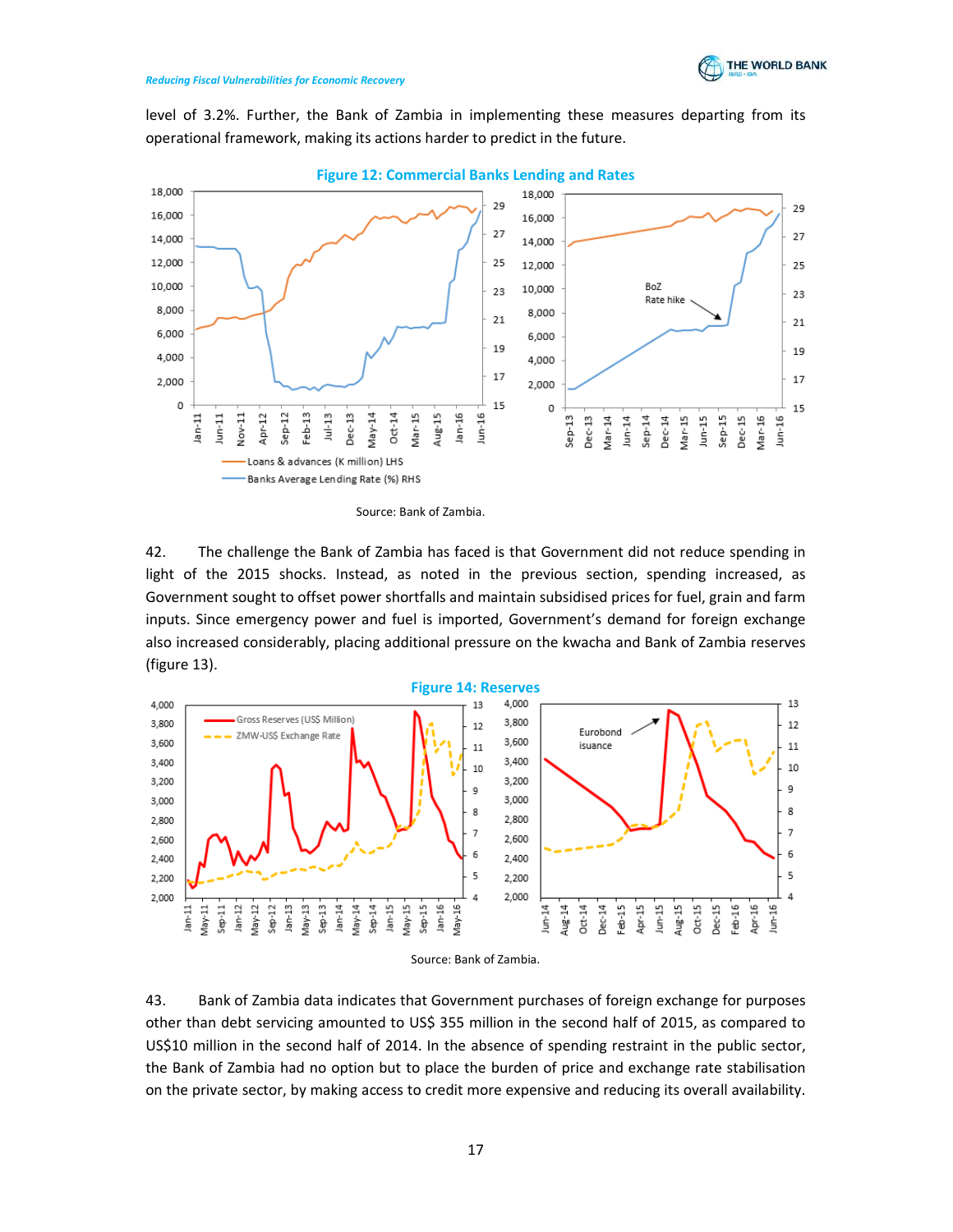

In effect, publically-financed consumption subsidies were prioritised at the expense of private sector growth.

# F. The Value of Co-ordinating Fiscal and Monetary Policy

44. Zambia was not well positioned to manage the economic impact of the 2015 shocks, in spite of ten years of strong growth. Greater Government investment in economic diversification during the growth years would arguably have strengthened the broader economy's ability to withstand a downturn in the mining sector, thus potentially limiting the subsequent shock to the balance of payments and the exchange rate. Timely investments in economic infrastructure, particularly power production capacity, would have helped avoid power shortages, limiting the subsequent costs to Government of emergency power and the adverse impact on private sector productivity.

45. Government increased indebtedness and expanded consumption spending, rather than using the growth years to build fiscal resilience, particularly from 2011 onwards. Consumption expenditures, financed by non-concessional borrowing, increased almost as rapidly as investment. Efforts to increase revenues from the mining sector only occurred once commodity prices had started falling. Thus when revenues were adversely impacted by the 2015 shocks, and the cost of expenditures and debt servicing denominated in foreign exchange rose, Government had no fiscal reserves or stabilisation funds to draw on to compensate for the lost revenue or to finance the increased costs. Instead, it was faced with the choice of cutting spending or increasing borrowing.

46. Government did not cut spending to maintain its fiscal balance in the face of revenue and exchange rate shocks in 2015. Instead, it allowed spending and debt to rise further as it absorbed the increasing cost of fuel, maize and power subsidies. By maintaining high spending, the Government provided some kind of cushion to the downturn, but in a poorly targeted way. At the same time, its loose fiscal policy served to exacerbate the impact of the economic shocks on the private sector, as higher Government spending added to domestic price, interest rate and currency pressures.

47. Fiscal restraint on the part of Government, through reduced public subsidies (box 4), would have contributed to a one-off increase in prices for specific consumers. In particular, fuel and electricity consumers, farmers accessing Government-supported inputs, and consumers accessing maize at below-market prices would all have felt the effects through increased business costs and/or lower disposable income. The outcry that resulted from Government's attempt to increase the cost of electricity in December 2015 demonstrates that unwinding subsidies can be a politically challenging undertaking.

#### Box 4: Subsidies

Fuel: Zambia shifted from having some of the highest fuel prices in Africa (and globally) in the mid-2000s to lower prices in 2008, supported by direct government subsidies and reduced taxation. Following vibrant consultation and debate in 2012, the fuel subsidy was removed in April 2013. However, as no adjustments were made to fuel pump prices despite the rapid depreciation of the kwacha in 2015, the fuel subsidies returned. Between September 2015 and March 2016, the fuel subsidy is estimated at US\$ 36 million per month. While higher fuel prices do feed into higher transport costs for the poor, the largest beneficiary of this subsidy are higher income and vehicle-owning households<sup>22</sup>.

Electricity: Insufficient investment in electricity generation and a lack of diversified sources of electricity production have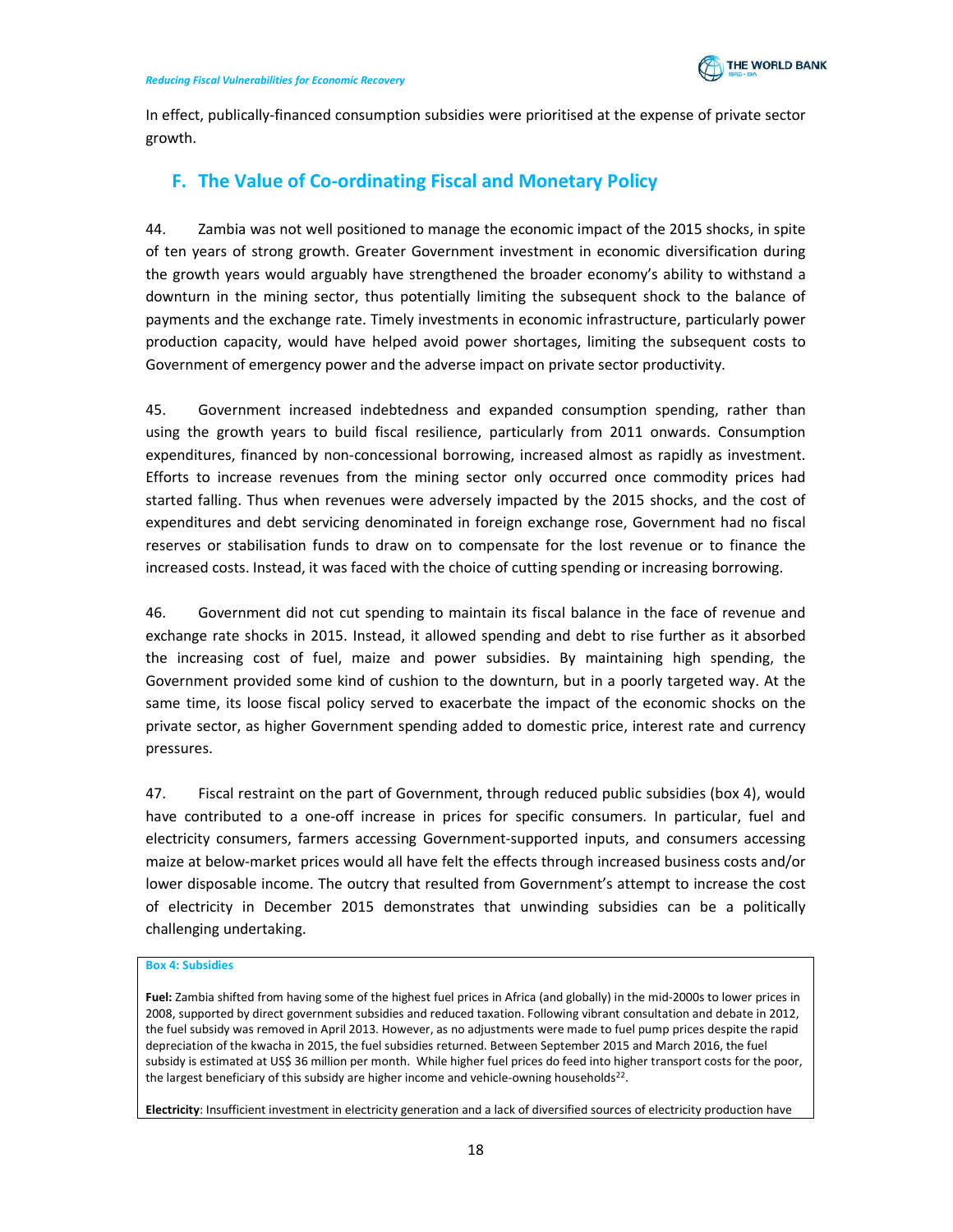

led to an electricity deficit. A growing shortfall in supply was exacerbated in 2015 by a reduction in hydroelectric generation due to low water levels at the country's main reservoirs. Government increased the extent of rolling black-outs (load-shedding) to at least 8 hours per day on a rotational basis for the majority of its household, and commercial and industrial consumers. And although they are not subject to rotational load-shedding, ZESCO requested the mining industry to curtail its load by 30%. To keep the supply at this reduced the level, Government increased the importation of power from GW(h) 2.6 in March 2015 to GW(h) 157 in December 2015, and to a peak of GW(h) 207 in January 2016 at great expense to the Treasury. The price of imported power ranged from USc 6.5KWh (from Mozambique) to USc 16.5-18.8 Kwh from emergency power producers (Aggreko and Karpower), leaving the Ministry of Finance with an unbudgeted bill for an estimated US\$235 million in 2016.<sup>23</sup>

Food/ Agriculture: The Farmers Input Support Program (FISP) and Food Reserve Agency (FRA) are Zambia's two main agriculture subsidies. FISP was launched during the 2002/2003 season to provide maize seed and fertilizer to small scale maize farmers. The FRA was created by the Food Reserve Act of 1995, Cap 225 of the Laws of Zambia. The common goals of both are to improve food security, farmers' incomes, and the participation of the private sector in agriculture, both at inputs supply and output marketing levels. Between 2008 and 2015, Government spending on FISP was on average 91% above what was budgeted for per annum, while FRA was 158%. The issue with agriculture subsidies is not that they exists (agriculture subsidies can be an important poverty reduction tool), but is linked to the poor fiscal planning associated with them, and that in their current form, they are insufficiently targeted to the poor and can undermine incentives for producers of maize.

48. However, fiscal restraint would have eased macroeconomic management of the 2015 shocks, by reducing pressure on the kwacha, lowering broader inflationary tendencies, and increasing the scope for more affordable private sector credit.

- 49. The first round effects of fiscal restraint would have been:
	- i. Lower Government demand for foreign exchange; if Government had instigated more costreflective pricing for fuel, emergency power and farm inputs, the requirement for foreign exchange to pay for subsidised imports would have been lower. Total Government purchases of foreign exchange for purposes other than debt servicing amounted to US\$423 million in 2015, as compared to US\$14 million 2014.
	- ii. Lower fiscal restraint would have helped Government injections of money into the domestic market; if Government had cut domestic spending in line with the fall in revenues, the increase in domestic liquidity (i.e. money creation) arising from its fiscal operations would have been lower. Government liquidity injections in 2015 amounted to ZMW 11 billion, almost twice the level of 2014, where they amounted to ZMW 6.8 billion. $^{24}$
	- iii. Less need for costly external borrowing; as Government's deficit would have been smaller. Government's outturn budget deficit in 2015 amounted to ZMW18 billion, as compared to a programmed deficit of ZMW 9.5 billion. If Government had cut spending during 2015 to remain within its programmed budget deficit, it would have not needed to make a third Eurobond issuance.
- 50. Fiscal restraint could in turn have been expected to lead to:
	- i. Reduced pressure on the kwacha, with lower exchange rate pass through effects to inflation and less requirement for Bank of Zambia to sell foreign exchange to stabilise the currency.
	- ii. Less need for Bank of Zambia to issue domestic securities and raise interest rates in order to tighten domestic liquidity conditions, with positive knock-on effects for the availability of private sector credit at more affordable rates.
	- iii. Reduced fiscal cost of debt service, as Government would have been paying lower interest rates on a lower volume of debt, and, for debts denominated in foreign exchange, at a less depreciated exchange rate.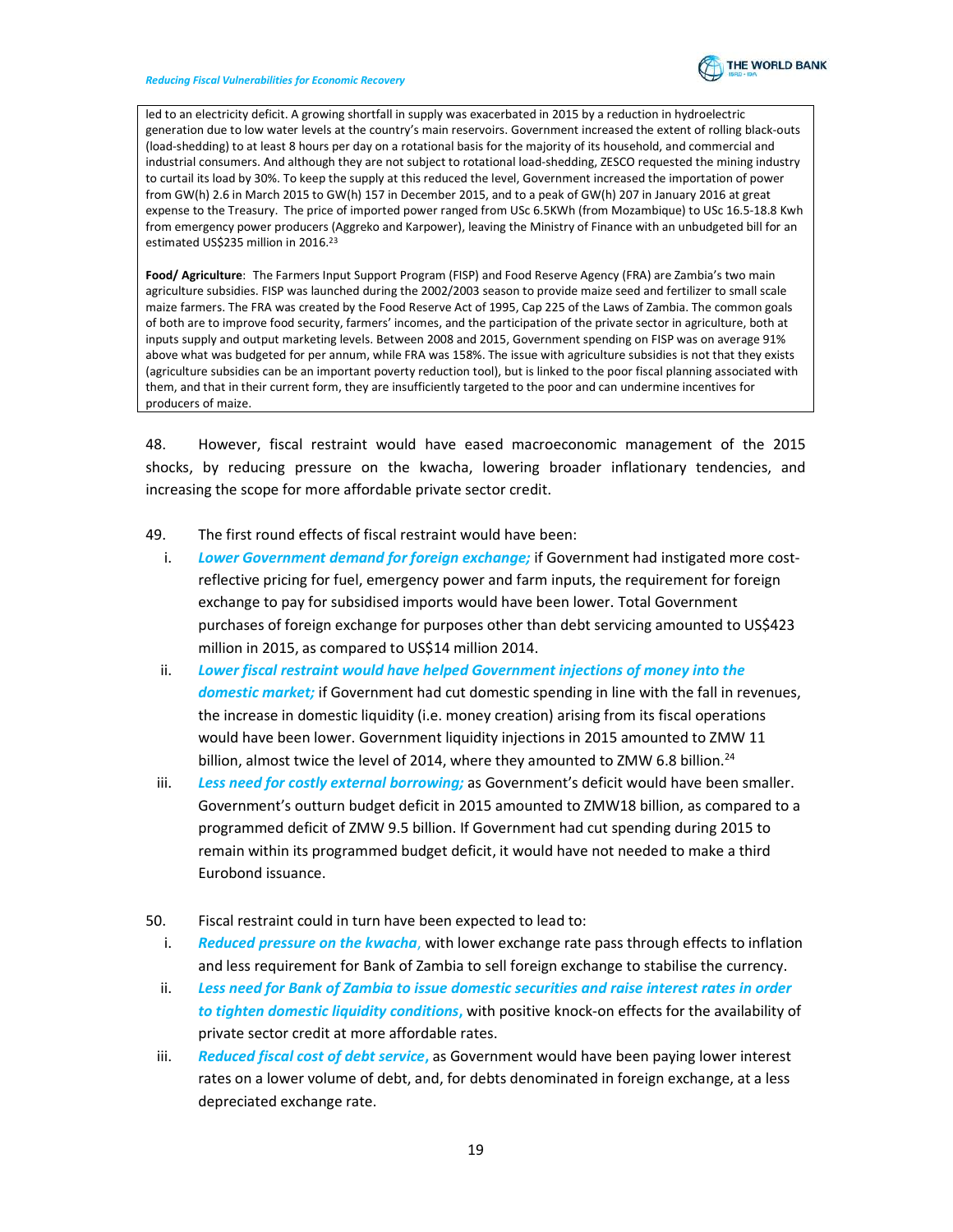

- iv. A better Bank of Zambia reserve position, as Government demand for foreign exchange would have been lower, as would Bank of Zambia's need to sell foreign exchange to the market to ease pressure on the kwacha.
- v. Lower risk of future sovereign debt distress, as Government would not have increased its indebtedness to finance additional spending, while, for debts denominated in foreign exchange, there would be a greater potential for Bank of Zambia reserves to service future repayments at a less depreciated exchange rate.

51. The overall outcome of a better co-ordinated fiscal and monetary policy could be expected to be a more stable and conducive environment for private investment, with less pressure on prices, lower borrowing costs and greater access to credit. A recent investor perceptions survey revealed that many enterprises consider current Government fiscal policy to have a negative effect on their operations, with the size of the Government budget deficit being cited as the single most negative factor. In addition, high levels of inflation, high lending rates and exchange rate depreciation were all cited as reducing market confidence in investing in Zambia.

52. Better co-ordination between fiscal and monetary policy could also be expected to have a short-run positive effect on the current account balance, helping offset some of the immediate impacts of falling copper output and copper prices on the economy by dampening exchange rate pressures. Recent cross-country evidence for sub-Saharan Africa confirms that fiscal deficits are associated with a deterioration in the current account balance<sup>25</sup>. However, in the long-run, the key to achieving a trade surplus lies in promoting non-traditional exports and supporting a business environment where more intermediate goods are produced in Zambia, rather than relying on imports.

## G. Ideas to Boost Economic Recovery and Improve Market Confidence

53. Zambia currently faces an unsustainable fiscal outlook. The economy has been badly affected by the triple shocks of 2015 (copper downturn, poor harvest, power shortages). The shocks have in turn reduced Government revenues. At the same time, public spending has risen as Government has sought to subsidise rising fuel, power and maize prices and the cost of servicing debt has increased. The fiscal deficit is now at historically high levels, and accessing financing to maintain this deficit is becoming increasingly difficult and costly. Zambia faces a real and rising risk of debt distress in the coming decade, particularly if it has to rely on non-concessional and commercial debt to plug budget deficits stretched by growing recurrent expenditure.

54. The burden of macroeconomic stabilisation has fallen on the private sector. Rising Government spending has exacerbated the price and exchange rate pressures associated with the 2015 economic shocks. The monetary policy actions taken to reduce inflation and stabilise the plummeting exchange rate have been effective, but are not conducive to a growth-led recovery. The cost of borrowing has increased, while the availability of private sector credit has shrunk. The proportion of non-performing bank loans rose towards 10% in the first half of 2016, and economic also remained subdued.<sup>26</sup>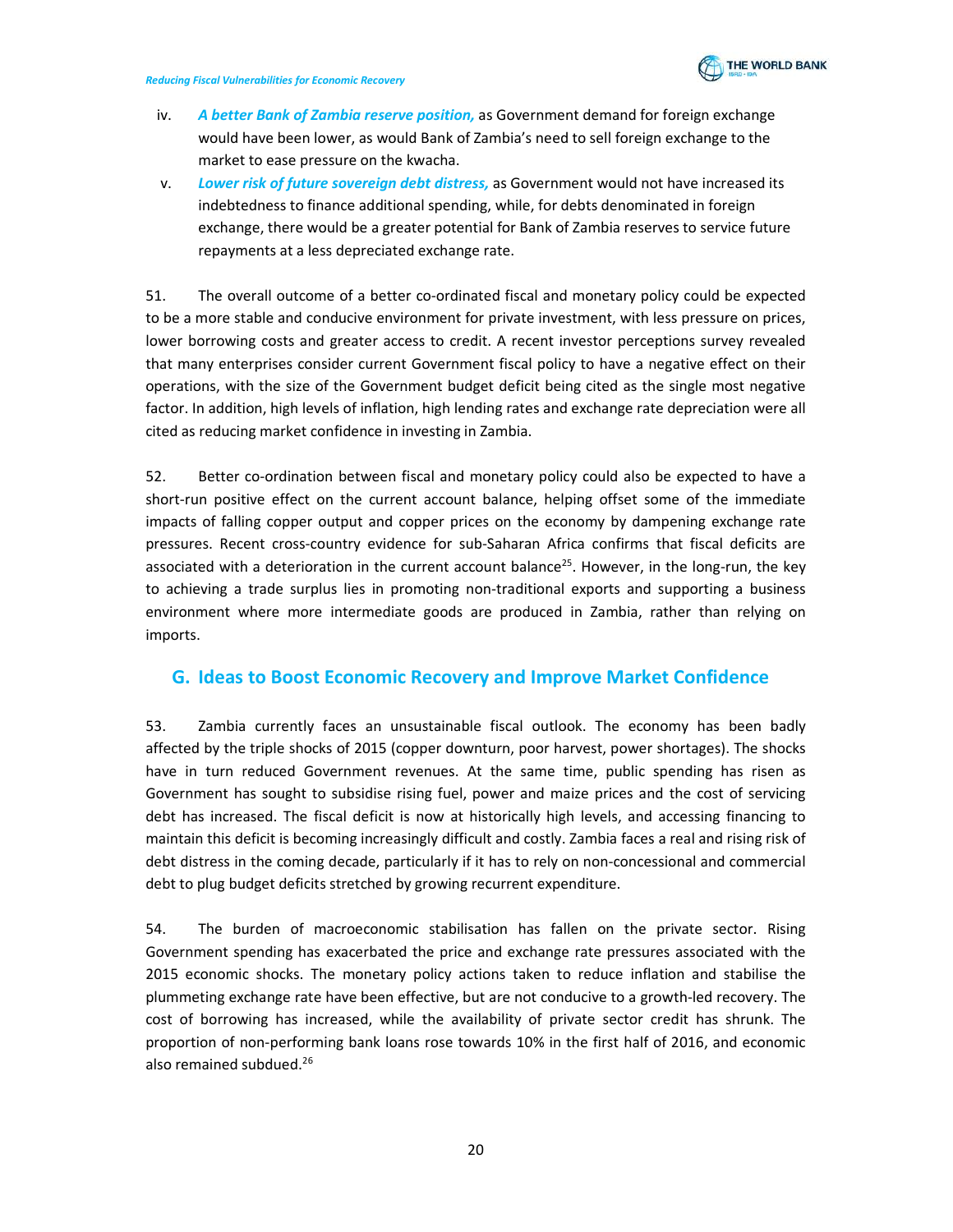

55. Government urgently needs to reduce its fiscal deficit to alleviate the immediate pressure it is placing on monetary policy and to boost prospects for economic recovery. The alternative passive approach of waiting for copper prices to improve would only serve to perpetuate the 'boom and bust' cycle that Zambia has experienced to date, and would be a missed opportunity to encourage economic diversification, which is essential to long-term economic and fiscal sustainability. By reducing the size of the fiscal deficit, Government will create space for increased levels of private sector financing and investment, including in non-copper sectors of the economy.

56. Options for deficit reduction include revenue mobilisation and expenditure cuts. In the short-term, given current economic constraints, the burden will need to fall on expenditure, and particularly, subsidies for fuel, emergency power, maize and farm inputs. Renewed efforts need to be made to move towards more cost-reflective pricing, accompanied by a clear articulation by political leaders of the advantages to the economy as a whole of lower public spending on subsidies. Efforts are also needed to protect the poor during any transition from subsidies prices via social transfers<sup>27</sup>.

57. What remains critical is that any reduction in the fiscal deficit is planned and managed carefully. A disorderly and incomplete adjustment will not restore market confidence. A too severe or too quick adjustment will undermine growth.

## I. Coordinated fiscal and monetary policy, with fiscal restraint

58. Government needs to commit itself to a sustainable alignment of fiscal and monetary policy in the medium-term. In the past decade, Government failed to take advantage of an unprecedented period of growth to consolidate its fiscal position and boost its resilience to future revenue shocks.

59. Government should develop fiscal rules, backed by Parliament, to guide the level of fiscal deficit that is compatible with macroeconomic stability. These rules could also be used to help insulate public spending against cyclical volatility; for example by requiring reserves to be boosted in periods of high growth, so that targeted spending can be maintained in a downturn without placing undue pressure on monetary policy. Global experience has shown that fiscal rules are only successful when there is genuine commitment to fiscal discipline; without commitment, means will always found to bypass or change a rule.

60. In Zambia, building political understanding and consensus on the need to co-ordinate fiscal and monetary policy, and the risks of failing to do so, is essential. Commitment to fiscal discipline is needed before any fiscal rules or debt ceilings can be effective. Political commitment to fiscal discipline could be framed through the development and submission to Parliament of a Charter of Fiscal Responsibility, setting out Government's objectives for fiscal policy in the coming five years. The objectives of the Charter could then guide the formulation, approval and execution of the national budget on an annual basis. Such an approach would provide the necessary pathway for political understanding of and adherence to fiscal and borrowing rules, which would in turn strengthen Government's fiscal credibility, with positive knock-on effects for investor confidence.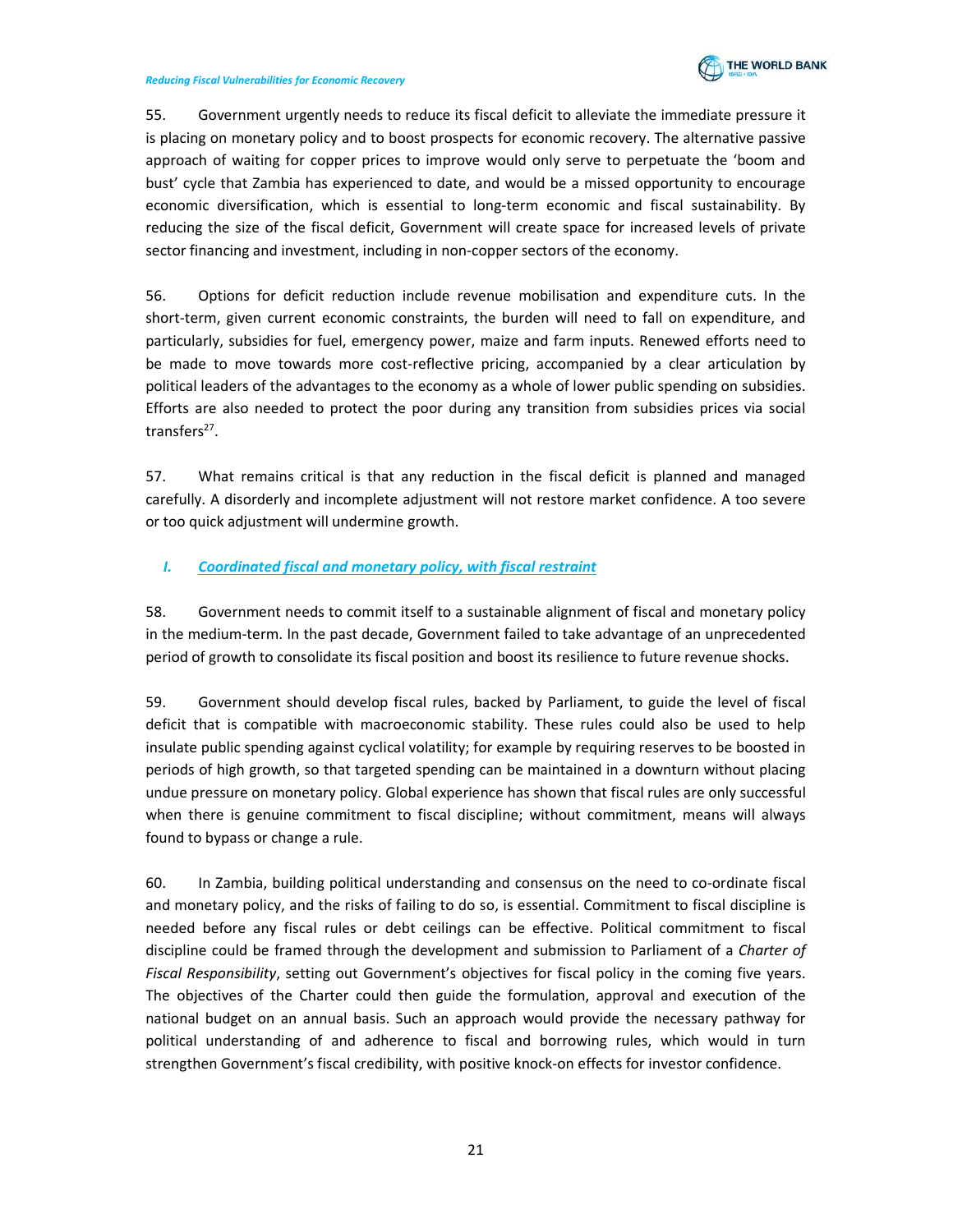

## II. Coordinated fiscal and debt management

61. The Government's debt issuance and management strategy of the past five years has been opportunistic, as reflected in the issuance of the 2012 and 2014 Eurobonds that took advantage of lower Zambian debt levels, a good economic growth record and a global search for yield that led to increased interest in African countries' sovereign debt. However, increasing debt levels and debt servicing costs (as a result of the issues mentioned earlier and the depreciation of the kwacha), and revenue shortfalls in 2015 helped support a decision for a third bond despite the higher cost of borrowing. The only constraint on over-borrowing is the debt ceiling, but as recent increases have shown, it can be swiftly lifted ahead of any borrowing, and therefore has no real meaning at present.

62. Better coordinated fiscal policy and debt management would help move forward from this opportunistic and ad hoc stance, to one that properly considers issues of debt sustainability, the specific risks related to the type of borrowing, the cost of repayment, and crucially, to one that ensures that there are clear links between planned borrowing and planned expenditures. Debt decisions should be guided by a debt strategy that is incorporated in the fiscal charter and reflected in the budget. This will lead to better investment and improved debt sustainability compared to the recent off-the-cuff borrowing decisions. Four key measures are: (i) issuance of a debt strategy; (ii) resetting of an appropriate debt ceiling; (iii) issuance of quarterly debt reports; and (iv) better coordination between Government debt managers and staff engaged in spending and investment decisions.

## III. More efficient public spending

63. The content of public spending also matters. One of the shortcomings of fiscal policy in the past five years has been that recurrent spending has been allowed to grow almost as rapidly as investment spending<sup>28</sup>. Relatively more public expenditure needs to be invested in areas that can support economic diversification and future growth prospects. Government may also be able to justify a higher level of deficit if the expenditures being financed are explicitly targeted towards growth investments, for example increased power production capacity.

64. Efforts are needed to ensure that any under-utilized resources are reallocated to where they can have a greater impact, and greater focus is needed on protecting and supporting the poorest households via better public expenditure. It may not be politically feasible to eliminate subsidies quickly, and in some areas (for example agriculture), they may have a valid role if they can be better targeted to the poor.

65. In some areas (such as encouraging agriculture or supporting the poorest households), there is a better case for subsidies than for fuel or electricity for example. Where subsidies are provided, Government should introduce rules that govern their public provision; for example better targeting of beneficiaries so that subsidies only focus on the poorest members of society, as well as setting caps on the amount of subsidies that can be provided. It also needs to ensure that the benefits of growth are distributed more inclusively than has been the case in the past decade. Any reduction or removal of subsidies should be accompanied by measures to protect the poor during the transition. One of the key means of doing so is by scaling up the Government's Social Cash Transfer system.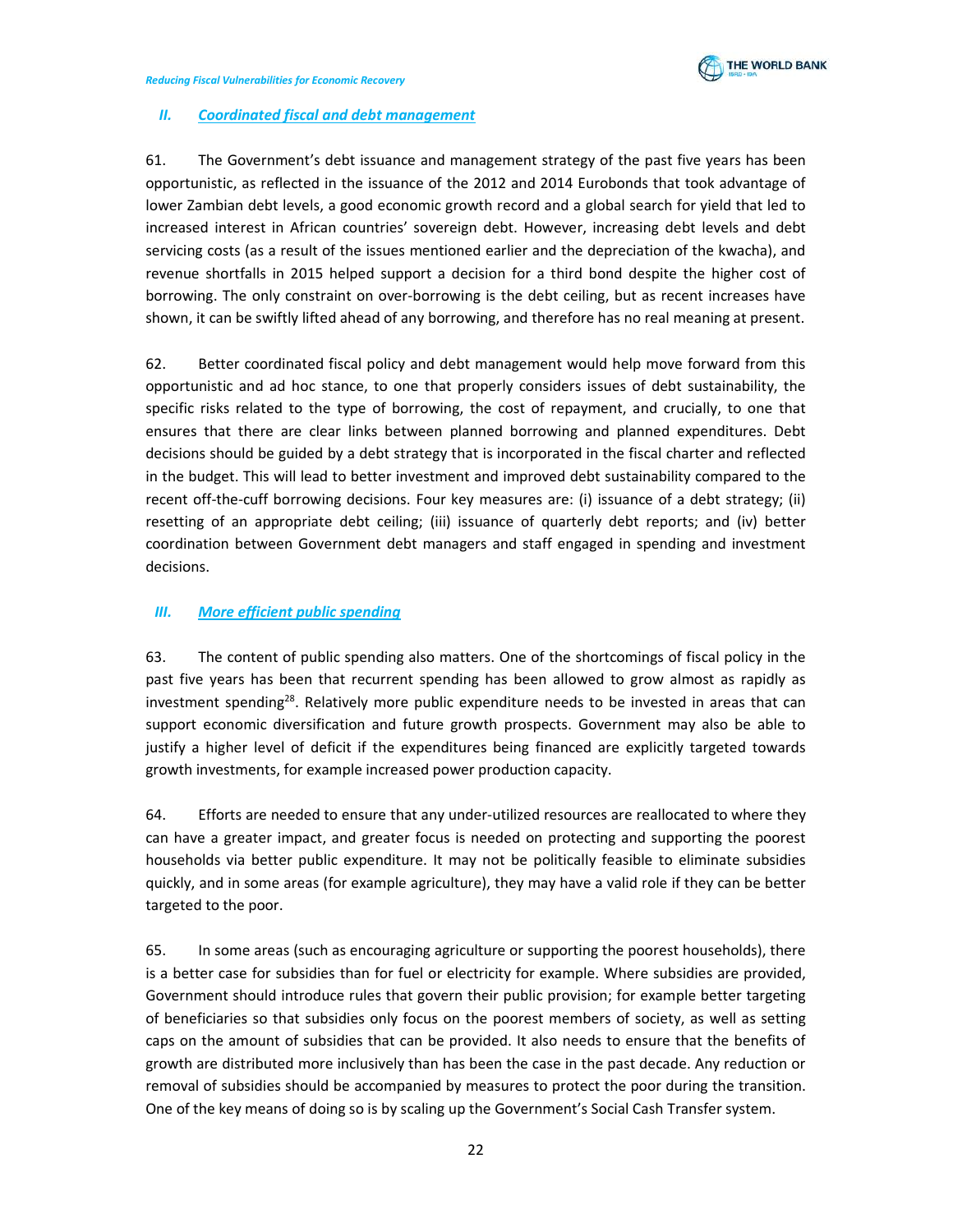

## IV. More efficient revenue collection

66. Going forward, Government needs to make sustained efforts to improve domestic revenue mobilisation. This will help shift some of the recent reliance on external borrowing―and Government-to a more sustainable footing. Domestic revenues can be boosted by broadening the tax base and ensuring the continuity of revenue administration reforms. Especially those that further support the recent introduction of electronic filling and payment, which have helped improve efficiency and enhanced transparency. Key revenue areas to explore relate to the mining sector and efforts to ensure the legislation governing transfer pricing is strengthened, so that illicit transfers are minimised. Furthermore, a framework for the granting of tax incentives should be put in place and published to ensure that revenue opportunities are not wasted where companies would have invested despite the incentives.